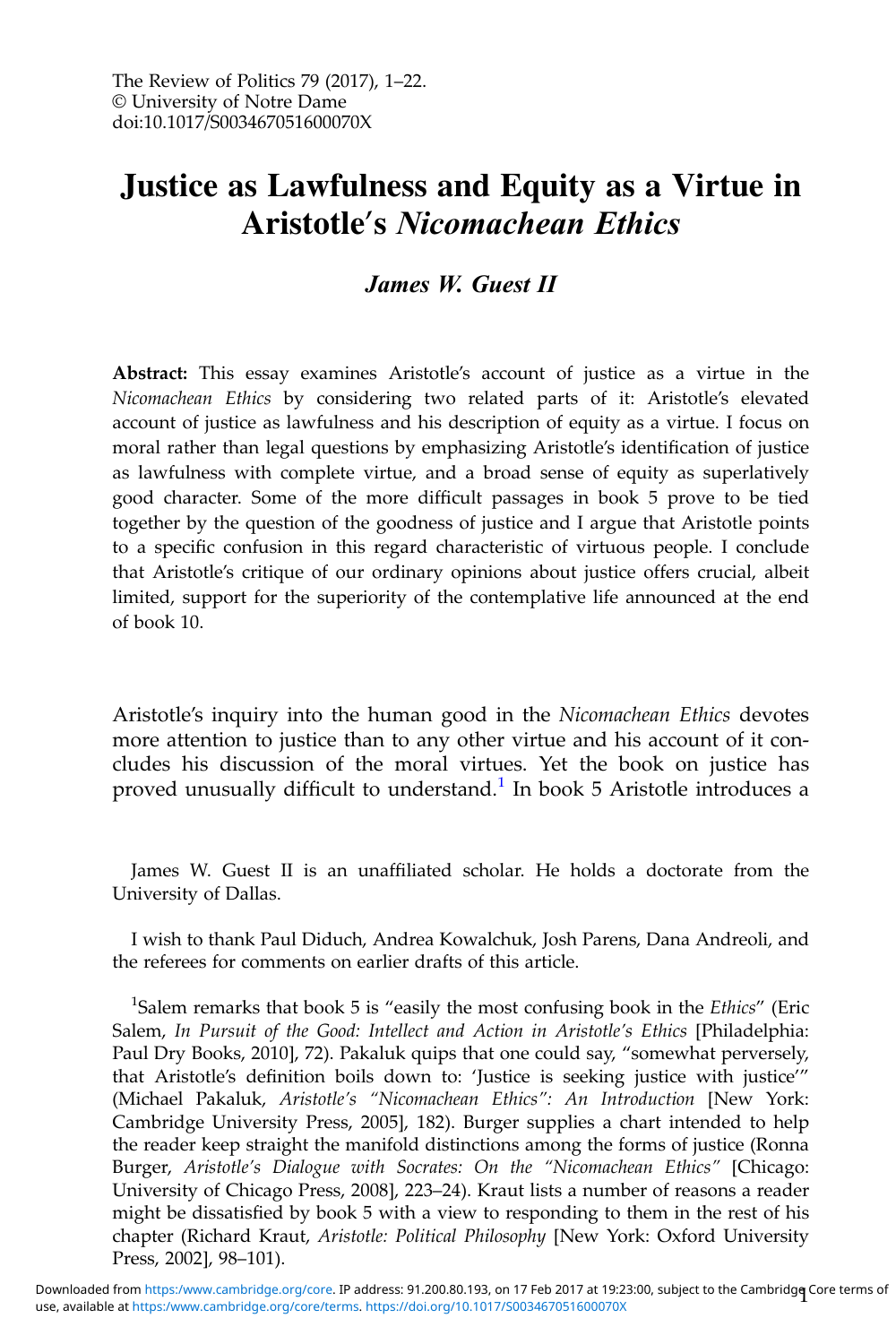staggering number of distinctions: justice as lawfulness, justice as fairness or equality (which has distributive and corrective forms), a related form of justice as reciprocity, political justice (which has natural and conventional parts), equity as a kind of justice, and more.<sup>2</sup> The way interpreters handle the challenges of book 5 often reflects their approach to a more fundamental debate concerning the relationship between moral and contemplative virtue.

The conclusion of the Nicomachean Ethics is a cause of enduring perplexity. For more than fifty years now, scholars have debated whether Aristotle's description of happiness is an "intellectualist" or an "inclusivist" account. The first view, which is usually admitted to be the more obvious one, is that Aristotle thinks a happy life is ordered with a view to contemplative activity as a dominant end (Nicomachean Ethics 1178a4–8; 1178b7–8,  $28-32$ ).<sup>3</sup> But the strongest evidence for this view is almost entirely contained in a handful of chapters for which the rest of the work seems to leave readers unprepared. $<sup>4</sup>$  For if it is true that complete happiness consists</sup> in contemplative activity alone, then prudence and the moral virtues would have to be regarded as instrumental or incidental to it rather than regarded as ends that are noble and choiceworthy for their own sake, as the rest of the work had maintained (1105a28–33, 1115b11–13, 1120a23–24,

<sup>2</sup>Most interpreters focus on what they take to be Aristotle's struggle in NE 5.1–5 to make justice conform to his understanding of virtue as a mean (Ron Polansky, "Giving Justice Its Due," in The Cambridge Companion to Aristotle's Ethics, ed. Ron Polansky [Cambridge: Cambridge University Press, 2014], 151–79; Pakaluk, Aristotle's "Nicomachean Ethics"; Kraut, Aristotle: Political Philosophy; Howard Curzer, "Aristotle's Account of the Virtue of Justice," Apeiron 28, no. 3 [1995]: 207–38; Bernard Williams, "Justice as a Virtue," in Essays on Aristotle's Ethics, ed. Amélie Oksenberg Rorty [Berkeley: University of California Press, 1980], 189–99; Hans Kelsen, "Aristotle's Doctrine of Justice," in What Is Justice? Justice, Law, and Politics in the Mirror of Science: Collected Essays [Berkeley: University of California Press, 1957], 110–36). Others take Aristotle to be pointing to the limits of justice as a mean condition (Aristide Tessitore, Reading Aristotle's "Ethics": Virtue, Rhetoric, and Political Philosophy [Albany: State University of New York Press, 1996]; Susan Collins, Aristotle and the Rediscovery of Citizenship [New York: Cambridge University Press, 2006]; Burger, Aristotle's Dialogue with Socrates). <sup>3</sup>

 ${}^{3}$ This is the position held by W. F. R. Hardie, who introduced the terms of the debate in Aristotle's Ethical Theory (Oxford: Clarendon, 1968), 23. See also Richard Kraut, Aristotle on the Human Good (Princeton: Princeton University Press, 1989) and Gabriel Richardson Lear, Happy Lives and the Highest Good (Princeton: Princeton University Press, 2004). In-text citations of the Nicomachean Ethics refer to Aristotle, Ethica Nicomachea, ed. Ingram Bywater (Oxford: Oxford University Press, 1894). <sup>4</sup>

<sup>4</sup>See John Cooper, Reason and Human Good in Aristotle (Cambridge, MA: Harvard University Press, 1975), 104–5, 113; and Christopher Bruell, "Aristotle on Theory and Practice," in Political Philosophy Cross-Examined: Perennial Challenges to the Philosophic Life, ed. Thomas L. Pangle and J. Harvey Lomax (New York: Palgrave Macmillan, 2013), 17–28, particularly 20–22.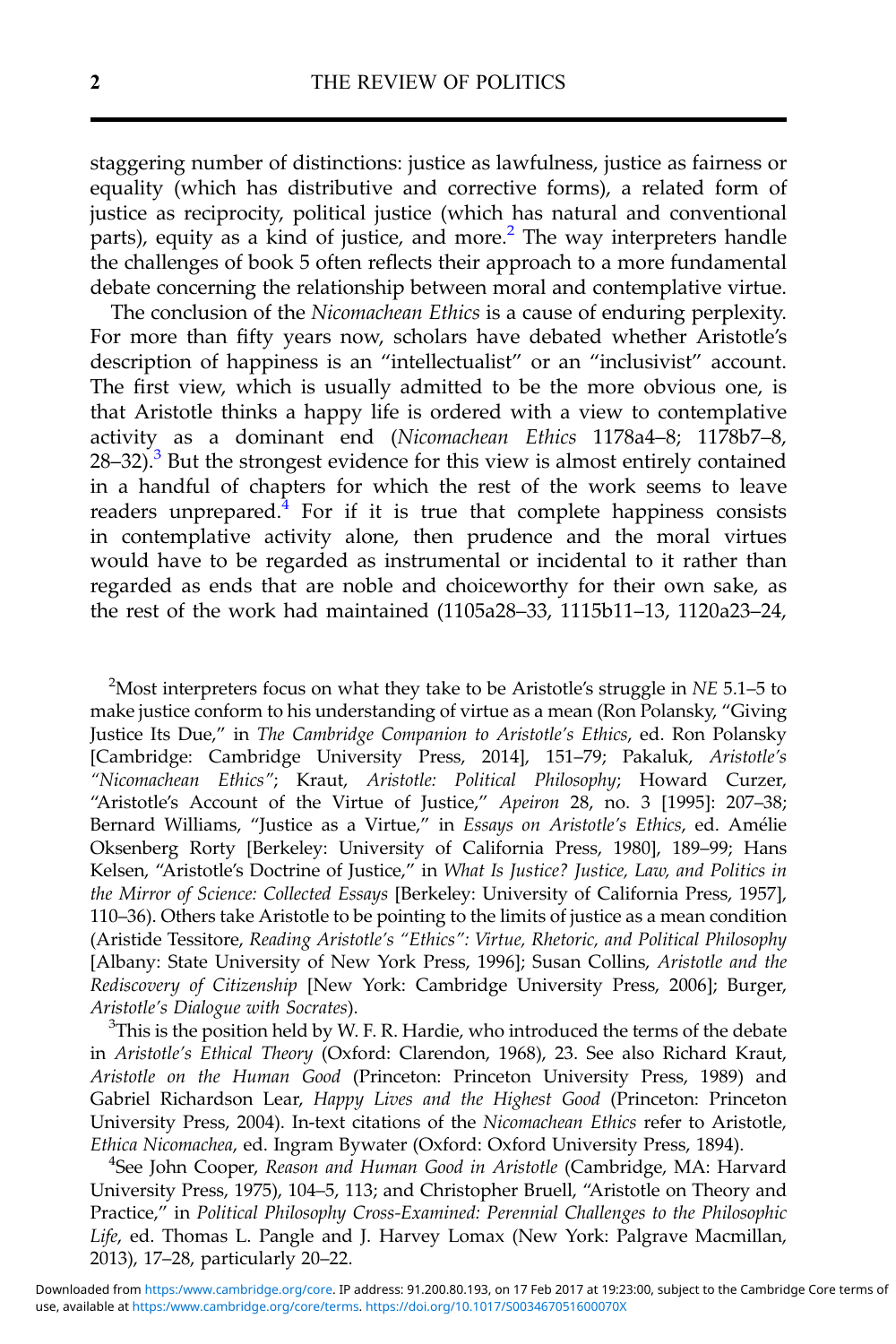$1140b6-7$ ).<sup>5</sup> Thus others have proposed that Aristotle must instead have an "inclusive" account of happiness, in which a plurality of intrinsically valuable ends together belong to a happy life, perhaps in a hierarchy.<sup>6</sup> This approach has nevertheless been hard to square with the explicitness of the conclusion (1177b1–2, for example). In recent years the terms of the debate have become so technical—and, one might add, removed from the kind of ordinary moral experience from which Aristotle begins—that some have begun to wonder whether the distinction between "intellectualist" and "inclusive" readings has outlived its usefulness.<sup>7</sup> Yet no consensus has been achieved concerning the relative place or rank of moral virtue and contemplative activity (to say nothing of pleasure) in a happy life.

This impasse in the scholarship helps make plausible one or another version of the view that Aristotle's political writings are intended to speak to multiple audiences in multiple ways for multiple reasons.<sup>8</sup> These arguments hold that Aristotle's conclusion regarding the superiority of the

<sup>5</sup>J. L. Ackrill ("Aristotle on Eudaimonia," in Essays on Aristotle's Ethics, 15-33) avers that a denial of the independent or intrinsic value of moral action must have "monstrous" consequences (32); similarly Cooper, Reason and Human Good, 106-7, 149-50.

 $6$ Ackrill ("Aristotle on Eudaimonia") and Thomas Nagel ("Aristotle on Eudaimonia," in Essays on Aristotle's Ethics, 7–14) are important examples. A few scholars do not accept either position. Carlo Natali (The Wisdom of Aristotle, trans. Gerald Parks [Albany: State University of New York Press, 2001]), for example, argues that Aristotle would not recognize the distinction between these two interpretations because he has a view that coherently includes components of both. Pakaluk thinks Aristotle appears to hold both of the major positions, but in a hierarchy; not without reason, he finds this result "disappointing" (Pakaluk, Aristotle's "Nicomachean Ethics," 329). See also C. D. C. Reeve, "Beginning and Ending with Eudaimonia," in The Cambridge Companion to Aristotle's "Nicomachean Ethics," ed. Ronald Polansky (Cambridge: Cambridge University Press, 2014), 15–33. <sup>7</sup>

<sup>7</sup> A. A. Long, "Aristotle on Eudaimonia, Nous, and Divinity," in Aristotle's "Nicomachean Ethics": A Critical Guide, ed. Jon Miller (Cambridge: Cambridge University Press, 2011), 92–114; and Norman O. Dahl, "Contemplation and Eudaimonia in the Nicomachean Ethics," in Aristotle'<sup>s</sup> "Nicomachean Ethics": A Critical Guide, 66–91. <sup>8</sup>

For example: Tessitore, Reading Aristotle's "Ethics"; Lorraine Pangle, Aristotle and the Philosophy of Friendship (Cambridge: Cambridge University Press, 2003); Collins, Rediscovery of Citizenship; Burger, Aristotle's Dialogue with Socrates; Thomas L. Pangle, Aristotle's Teaching in the "Politics" (Chicago: University of Chicago Press, 2013). See Arthur M. Melzer, Philosophy between the Lines: The Lost History of Esoteric Writing (Chicago: University of Chicago Press, 2014), 30–46 for copious ancient testimony concerning Aristotle's "artful obscurity." Entering into the disagreements about Aristotle's audience and manner of writing is beyond the scope of this paper, though I briefly characterize my view of the primary audience below. I have benefited most from Bruell ("Theory and Practice," 17–20), who sharply outlines the paradoxical character of Aristotle's inquiry. See also Robert C. Bartlett, "Aristotle's Introduction to the Problem of Happiness: On Book I of the Nicomachean Ethics," American Journal of Political Science 52, no. 3 (2008): 677–87, and T. Pangle, Aristotle's Teaching, 1–24.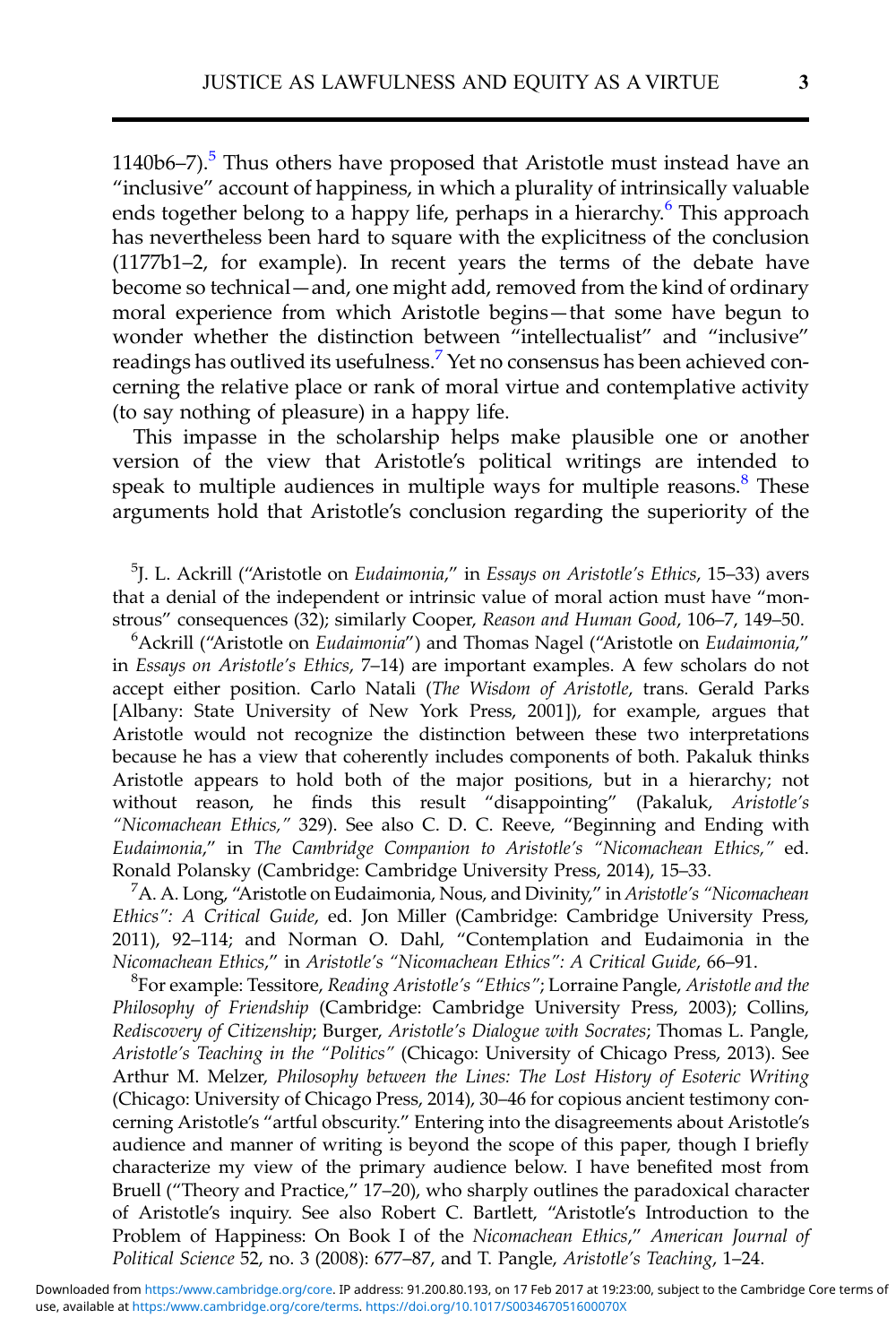contemplative life rests, at least in part, on a critique of the moral or political alternative. Ronna Burger, for example, argues that Aristotle's work takes into account readers who are not simply satisfied with "the that" of noble and just things as the political community holds them (1094a26–b7), but are seeking or can be brought to seek "the why" of them  $(1095a28-b13)$ . Aristotle's route toward genuine knowledge of virtue is not a direct one. As Burger continues, "if the inquiry is meant to appeal to, or even arouse, desire for 'the why,' it must be prepared to bring to light the limitations, partial perspectives, or internal contradictions of the opinions assumed at the beginning—while trying to disturb as little as possible those satisfied with that starting point."<sup>10</sup> On this basis, justice is worthy of particular attention because of its pride of place in Aristotle's political philosophy. The fundamental problem of distributive justice, for example, which directly links the Nicomachean Ethics and Politics (1131a21–28; Politics 1280a7–20, 1282b14–23), has been well covered by others.<sup>11</sup> This essay seeks to contribute to a fuller understanding of Aristotle's account of justice by attending closely to the sections that begin and end book 5: Aristotle's elevated account of justice as lawfulness and his description of equity as the virtue which corrects the necessarily imperfect character of law.

While law and equity are usually studied with a view to legal questions (Is an equitable departure from an existing law legal?) or practical questions (How exactly does a judge determine the equitable thing in a given situation?), my approach remains close to lawfulness and *epieikeia* (equity or decency) as aspects of moral character.<sup>12</sup> I foreground the sense in which justice as lawfulness aims at a truly common good through the use of complete virtue and the sense in which decency indicates good character in general—senses that, at first glance, seem to have little to do with justice as a particular virtue but to which Aristotle himself draws attention. Following his indications, I have made a novel effort to situate Aristotle's discussion of epieikeia in its notoriously tangled and frequently neglected context.13 Others have noticed that Aristotle tacitly refers to Thrasymachus's

<sup>9</sup>Burger, Aristotle's Dialogue with Socrates, 17-21.

<sup>10</sup>Ibid., 20–21; see also Bruell, "Theory and Practice," 19–22, 27.  $11$ Citation of the *Politics* refers to Aristotle, *Politica*, ed. W. D. Ross (Oxford: Oxford University Press, 1957). On the problem of distributive justice, see note 23 below.<br><sup>12</sup>Contrast Martha C. Nussbaum, "Equity and Mercy," *Philosophy & Public Affairs* 

22, no. 2 (1993): 83–125; Roger Shiner, "Aristotle's Theory of Equity," Loyola of Los Angeles Law Review 27, no. 4 (1994): 1245–64; and Eric G. Zahnd, "The Application of Universal Laws to Particular Cases: A Defense of Equity in Aristotelianism and Anglo-American Law," Law and Contemporary Problems 59, no. 1 (1996): 263–95.<br><sup>13</sup>Let me assert that book 5 has two halves, each with two sections: 5.1–2, 5.3–5;

5.6–8, 5.9–11. Thornton Lockwood ("Ethical Justice and Political Justice," Phronesis 51, no. 1 [2006]: 29–48) and Charles M. Young ("Aristotle's Justice," in The Blackwell Guide to Aristotle's "Nicomachean Ethics," ed. Richard Kraut [Malden, MA: Blackwell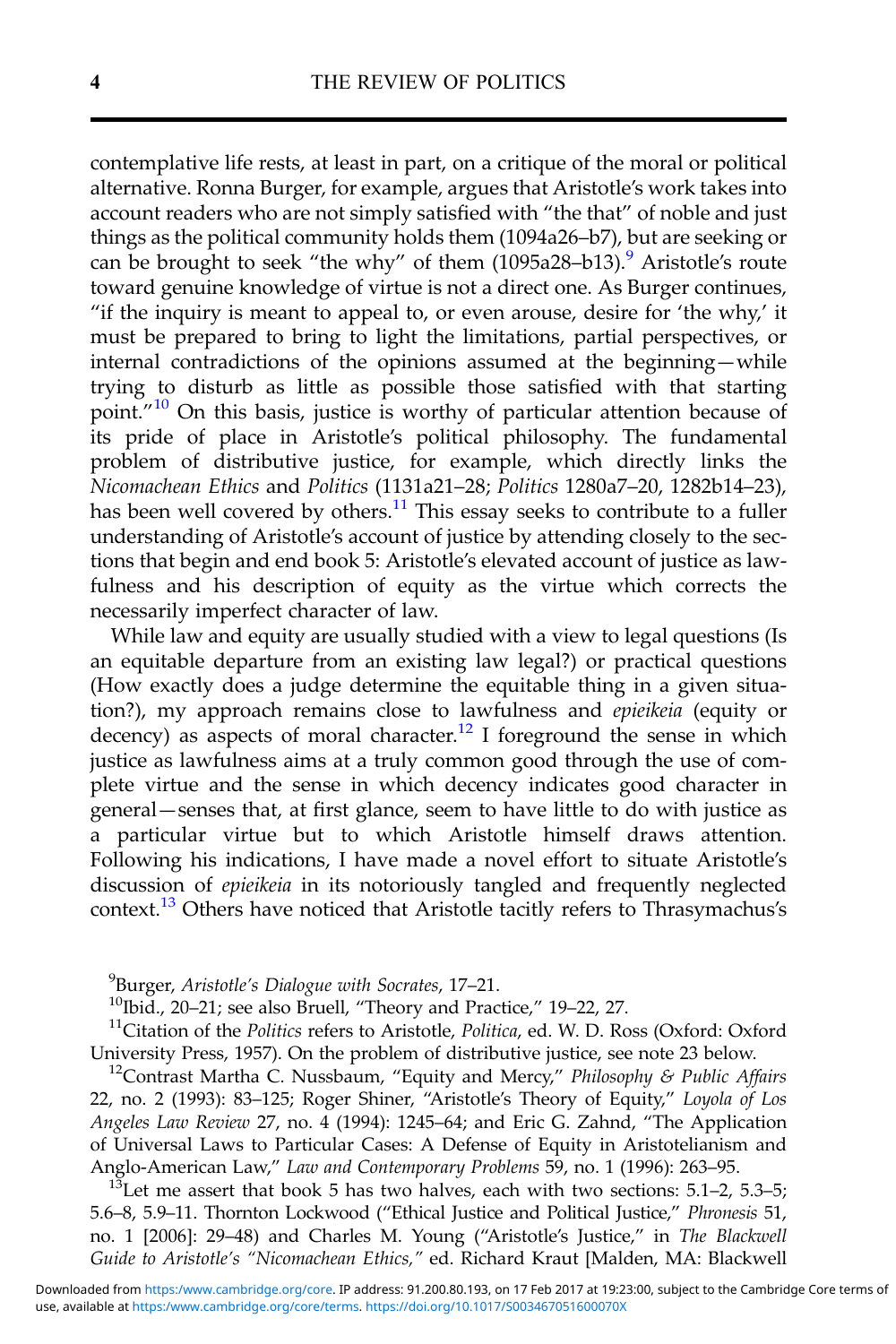critique of the goodness of justice.<sup>14</sup> Because his uncharacteristically mathematical treatment of justice seems so distant from the concerns animating the youths in Plato's Republic, however, Aristotle's own challenging insights into the moral psychology of justice have remained relatively unexplored.<sup>15</sup> I begin by examining how justice first appears as a truly common good in Aristotle's elevated treatment of justice as lawfulness, and I suggest that Aristotle also indicates that virtuous people's opinions about the goodness of justice waver (5.1–2). Second, I note some important changes in Aristotle's presentation of justice that emerge in the next two sections (5.3–5 and 5.6–8) and which call our attention again to the question of the goodness of justice. Third, I closely examine Aristotle's account of equity and the impasses related to it with a view to this question. These impasses broadly concern whether it is possible to suffer injustice voluntarily. Taken together with some puzzling and neglected features of the chapter on equity, Aristotle's responses point to a specific confusion in the self-understanding of virtuous people. I conclude that because equity is a form of justice, because justice is in one sense the whole of virtue, and because virtue is the end of politics as Aristotle's primary audience understands it, Aristotle's delicate critique of justice offers crucial, albeit limited, support for the superiority of the contemplative life announced at the end of book 10.

Publishing, 2006], 179–97) make some helpful observations about the order of subjects in 5.6–11. As far as I have observed, commentators who spend more than two or three pages on 5.6–11 usually do so only to dwell on natural right (5.7) or decency (5.10) in isolation. I differ from Tessitore (Reading Aristotle's "Ethics," 38–42), who argues that the second half contains three "waves" of arguments *against* the teaching of the first half, as well as from Polansky ("Giving Justice Its Due"), who argues that these chapters are largely a rigorous defense of the teaching of the first half. I will argue that the question of the goodness of justice runs through the whole of book 5.<br><sup>14</sup>F. Rosen, "The Political Context of Aristotle's Discussion of Justice," *Phronesis* 20,

no. 3 (1975): 228–40; Wayne Ambler, "Aristotle and Thrasymachus on the Common Good," in Action and Contemplation: Studies in the Moral and Political Thought of Aristotle, ed. Robert C. Bartlett and Susan D. Collins (New York: State University of New York Press, 1999), 249–271 (Ambler limits his discussion to Politics 3); Collins, Rediscovery of Citizenship, 70–71.<br><sup>15</sup>Lear (Happy Lives and the Highest Good, 148), for example, passes over justice

entirely: "Unlike his discussions of other moral virtues, Aristotle is more interested in mapping the structure of just actions themselves than in describing the psychology of the person who acts from justice." Lear is sharply focused on the centrality of the fine (noble, kalon) to Aristotle's account of virtue, and that centrality is nearly absent in book 5. I will argue, however, that Aristotle's single reference to nobility as an end of just action is therefore of crucial significance.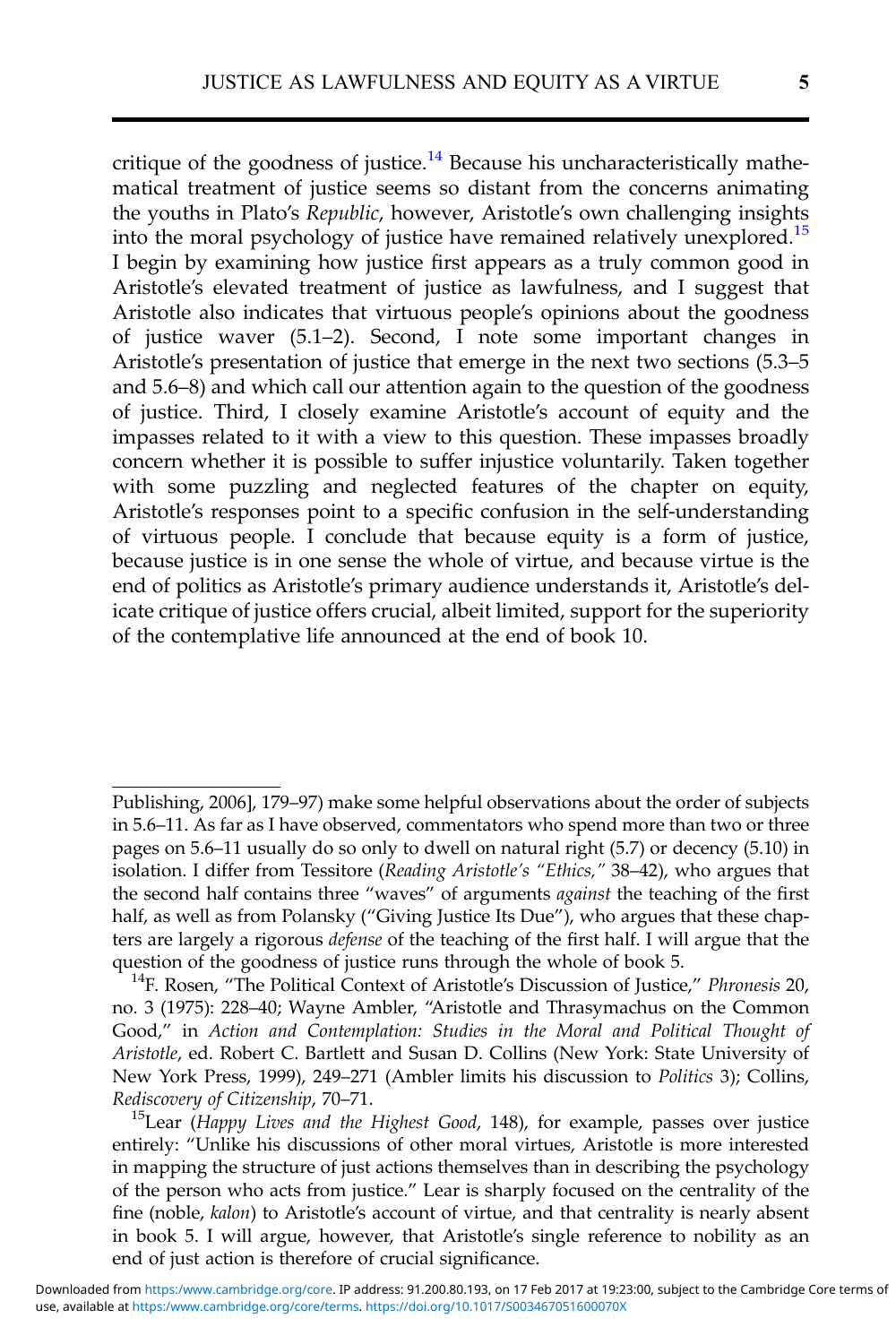## Justice as Lawfulness and a Truly Common Good

Aristotle's discussion of the human good arrives in its early stages at the proposal that happiness is "an activity of the soul in accord with virtue, and if there are several virtues, then in accord with the best and most complete one," and this "in a complete life"  $(1098a14-18)$ .<sup>16</sup> Justice is one of two moral virtues that is said to be complete (1129b25–1130a13). The other moral virtue said to be complete is greatness of soul, "a kind of ornament of the virtues" that makes them greater and does not arise without them (1124a1–3). But whereas the great-souled man takes his bearings by his own virtue and is "necessarily incapable of living with a view to another (except a friend)," justice is the virtue which uses the whole of virtue with a view to others, and especially those who are other than one's own (compare 1125a1–2 with 1129b26–27; see also 1108b6–9). Greatness of soul presents a portrait of the activity of complete virtue understood as choiceworthy for its own sake, while justice shows us the use of such virtue for the benefit of the political community. As Aristotle says at the outset of the work, attaining the good for one individual is no small thing, but "to do so for a city or nation is nobler and more divine, for the good of the city is greater and more complete" (1094b7–10). This thought is given its fullest expression at the beginning of book 5.

Justice first comes to sight as the lawful—"everything lawful is somehow just" (1129b12).<sup>17</sup> This is so, in part, to the extent that law aims at the common advantage: "we say that those things apt to produce and preserve happiness and its parts in the political community are in a manner just" (1129b11–19). If happiness consists above all in morally virtuous activity, then we share in this common advantage to the extent that law teaches us to practice the whole of virtue and orders public education with a view to that end (1129b19–25, 1130b20–26). This justice is "the most complete virtue" because it is the use of complete virtue in relation to the political community as a whole (1129b29–30)—as Bias said, "office will show the man" (1130a1–2). Because it is the virtue concerned primarily with others, justice "alone" is held to be "another's good" (1130a3–4). Here Aristotle tacitly refers for the first time to the Thrasymachean critique of justice.<sup>18</sup> Contrary to Thrasymachus's thesis that the just naively serve the good of others and are taken advantage

<sup>16</sup>Quotations are from Aristotle, Nicomachean Ethics, trans. Robert C. Bartlett and Susan D. Collins (Chicago: University of Chicago Press, 2011).<br><sup>17</sup>Commentators as different as Yack and Kraut suggest that Aristotle means by this

that any order is preferable to none (Bernard Yack, The Problems of a Political Animal: Community, Justice, and Conflict in Aristotelian Thought [Berkeley: University of California Press, 1993], 106; Kraut Aristotle: Political Philosophy, 106). But Aristotle may also intimate that some sense of ourselves as law-abiding is essential to our happiness both as individuals and as members of the political community. 18Plato, Republic 343c–d and context.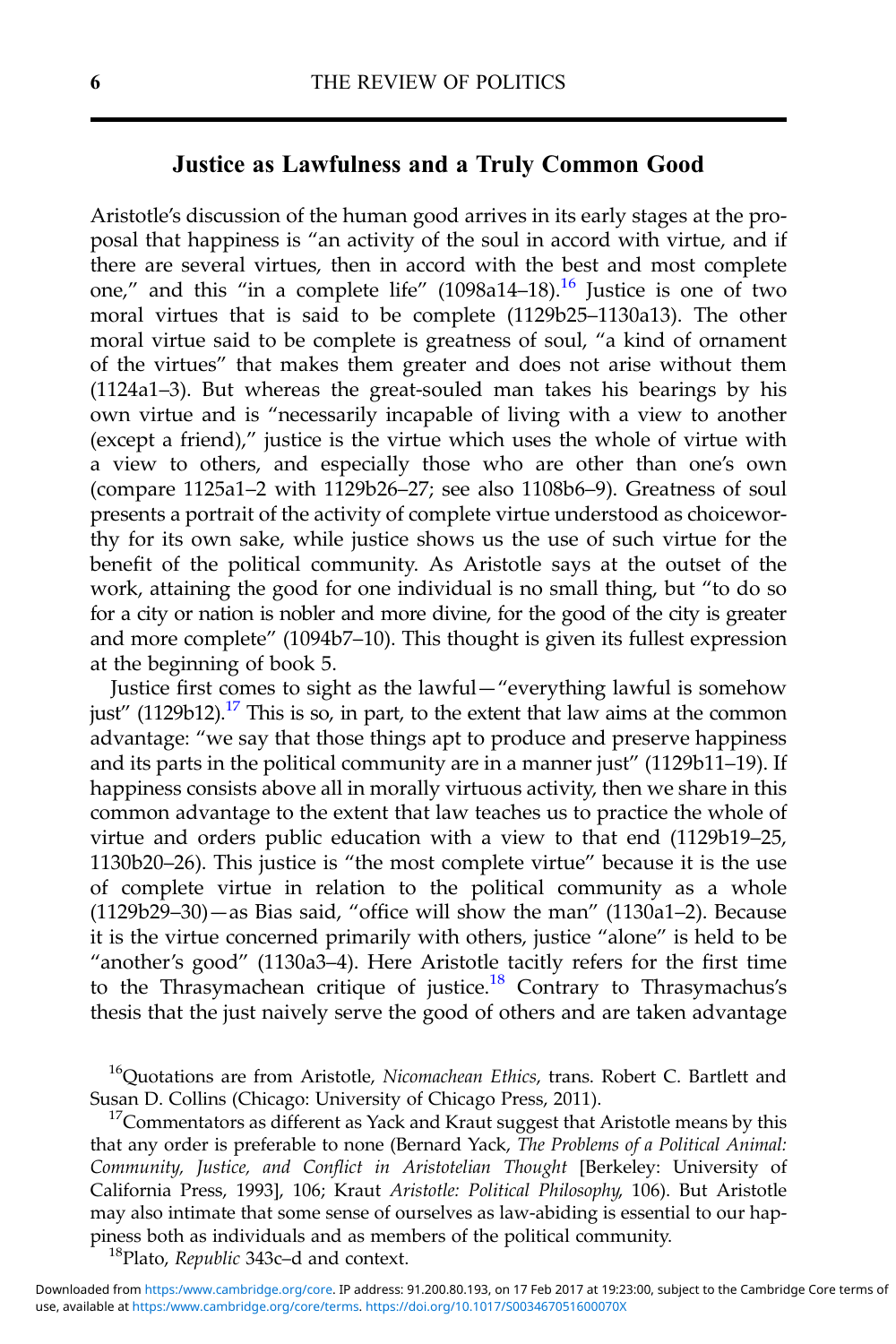of by the powerful, Aristotle exhorts us to hold that the difficult task of securing another's advantage is what makes the just man the "best" of men (1130a3–8). The thought seems to be that justice is a truly common good: as the activity of complete virtue, justice is our own best condition; as that activity in relation to someone else, exercised most fully by those who hold authoritative offices, justice is good for the political community (1129b25–33). Living in accordance with its demands we find our complete good as political animals. From this point of view, justice and virtue are the same thing (1130a10–13). The argument of the Nicomachean Ethics thus peaks in this presentation of the just life of political activity as the core of happiness: "justice is often held to be the greatest of the virtues" (1129b27–29). But Aristotle himself never quite says this.

This vision is the culmination of Aristotle's articulation of the political and active life as, for the most part, virtuous people themselves understand it  $(1194b27-1195a11, 1195b4-13).$ <sup>19</sup> That life centers not on the accumulation of wealth, or the indulgence of pleasures, or even the attainment of great honors, but rather on virtuous activity itself (1095b14–1096a10 with 1097b34–1098a19). With respect to the greatest questions, the morally serious human being is assumed to be the self-evident standard (1099a22– 24, 1113a25–33, 1166a12–13, 1170a14–16, 1176a15–16, and 1176b24–26). Justice as lawfulness is thus the culmination of the virtuous person's vision of the happiness of the political life and it provides a crucial contrast to the much-disputed conclusion concerning the happiness of the contemplative life that unexpectedly appears at the end of the work. One thing is clear: if justice and contemplative virtue are two different things (1138a19–20, b5– 8), they cannot both be "greatest" (compare kratistē at 1129b27–28 with kratistēn at 1177a12–18). Aristotle's considered judgment about the goodness of justice is therefore of decisive importance for understanding his conclusion about human happiness.

There are clear indications from the beginning, however, that a coincidence between justice and happiness would be rare. At the end of this initial look at the two main senses of justice, Aristotle indicates that whether justice is a truly common good remains an open question. "As for the education for each person, as a result of which each is a good man simply, one ought to distinguish later whether it belongs to politics or some other discipline, for perhaps it is not the same thing to be a good man and a good citizen in every situation" (1130b26–29). Aristotle explicitly takes up this question only in the Politics (3.4–5), but he concedes here both that many regimes

<sup>19</sup>See Salem, In Pursuit of the Good, 49–50; Bartlett, "Problem of Happiness"; and Bruell, "Theory and Practice," 18–20. That this vision appeals to or is shared by Aristotle's audience is evident insofar as it is based on the things that "we say," "we declare," or "we hold," and—still more broadly—what "everyone wishes to say," about justice and injustice (see 1129a6, 26, 31; 1129b8, 14, 17, 28, 29; 1130a1 and 3 in 5.1 alone).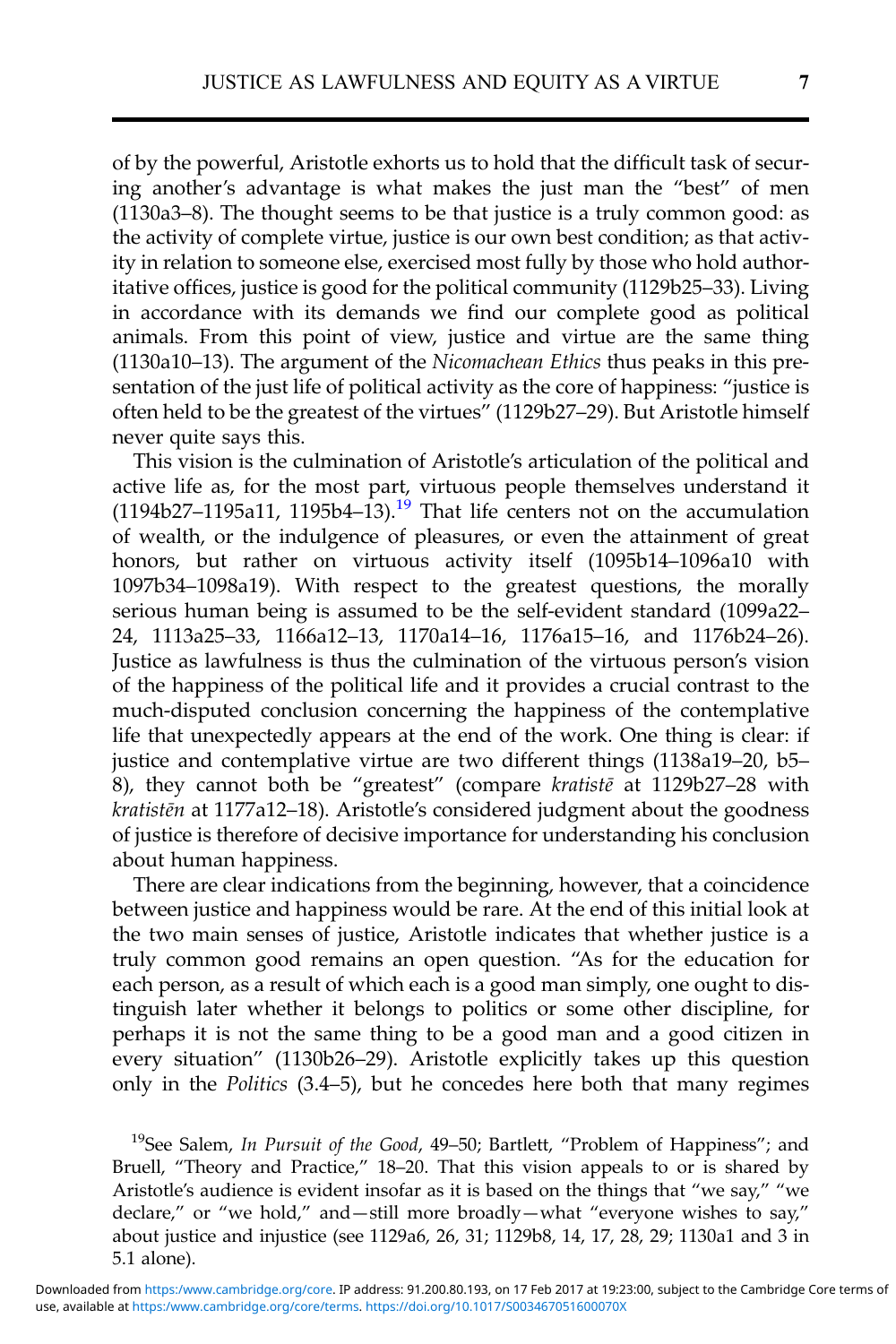aim only at the common advantage of a part of the political community—the rulers—rather than at the whole of it, and that law will only cultivate complete virtue if the laws are set down rightly (1129b15–17, 24–25; see also 1102a7–10, 1103b2–6 and Politics 1279a17–21). When the law is defective in either of these respects, the connection between law, virtue, and happiness is not obvious, and the Thrasymachean suspicion can emerge that justice serves "someone else's good" at the expense of one's own (1130a3–5).

These practical defects, to which Aristotle briefly but explicitly points, are not the only ones he acknowledges. Beyond the limitations of the identification of justice and happiness in most if not all regimes, there are also some curious details in Aristotle's account that suggest that virtuous people themselves waver in their belief that virtue and happiness coincide in justice. For example, prior to distinguishing the two senses of justice in the opening chapters, Aristotle speaks broadly about the unjust person.

Since the unjust person grasps for more [pleonektēs], he will be concerned with the good things—not all goods but so many as good fortune and misfortune concern, which are those that are always good unqualifiedly but not always good for a particular person. Yet human beings pray for and pursue these things, though they ought not; rather, they ought to pray that the things that are good unqualifiedly be good also for them, and they ought to choose the things that are good for them in fact. (1129b1–6)

Injustice as a particular vice consists in taking more than one's share of good things of this kind, but when Aristotle later refers to a collection of them wealth, honor, and safety—he conspicuously refrains from referring to them as "goods" of any kind (1130b2–4: "or some one thing if we were able to encompass all these by a single name"). In so doing, Aristotle renders consistent the perspective that moral virtue is itself the highest good. If virtue and happiness strictly coincide, then pursuing additional "goods" when they come at the cost of our virtuous character would be either pointless or harmful. If such things are essentially means to some end, then the things in question are, strictly speaking, good only for those who use them virtuously or well (consider 1120a4–6, 1137a27–30; Plato, Laws 731b–d). Yet we rarely think about such goods this way, as is reflected in the account of particular injustice. It is assumed there that those who do injustice "gain" or "profit" on account of it, and the blame and punishment meted out by law frequently depends on that assumption (1130a24–28, 31– 32; 1131b19–23; consider also 1132a9–19, 1132b11–16, 1134a1–6, and 1134a30–b1). Aristotle himself says only that the unjust person's pursuit of good things may "not always" be good for him (1129b4–6). Justice differs from the other virtues in part because it is inextricably bound up with external goods that we habitually consider in terms of gains and losses. Taking our eye off virtue and happiness, we therefore sometimes suspect that a thief who goes unpunished has gained something good. Yet even if our ordinary experience of the world does not support the belief that justice always meets with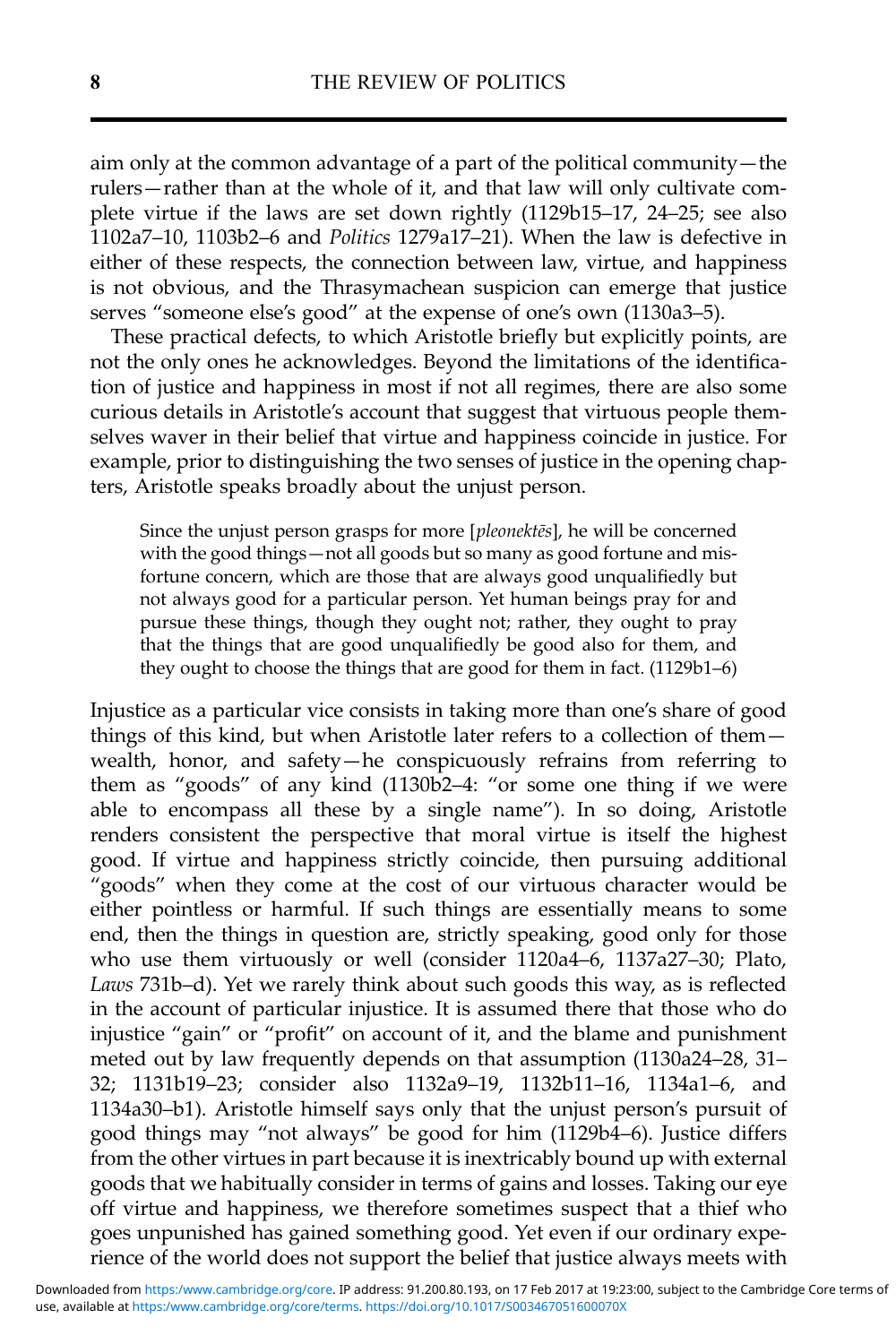prosperity and injustice with ruin, we are not thereby led to identify "successful" injustice with any happiness worthy of the name.

Presenting moral experience as exactly as possible, Aristotle indicates in this way that virtuous people are of two minds about the goodness and badness of justice and injustice, and it is surprising how common an experience this is once we begin to observe it in ourselves or others. On the one hand, justice appears to be a common good in which we experience the contribution of our own flourishing virtue to the happiness of the political community. On the other, unjust people seem to profit by obtaining a greater share of good things for themselves at the expense of others, and just or virtuous people sometimes experience service to others as burdensome and difficult rather than noble, pleasant, advantageous, and choiceworthy for its own sake (compare 1099a10–20). And yet, to repeat, we do not easily slip away from virtue on account of occasional doubts. "For while, as serious human beings, we regard it as incumbent on us to take in each case the just course rather than that which is most immediately advantageous to ourselves or to our own, we sense—even if we do not see it with perfect clarity—that the just course is the path on which happiness, too, is to be found."<sup>20</sup> At these moments, if the just life does not seem to be happy, it at least somehow promises happiness, and it is on this basis that we devote ourselves to it rather than to the pursuit of ephemeral goods. If happiness is indeed so complete that it is always chosen for itself and never on account of something else, and so selfsufficient that it renders us "in need of nothing," then perhaps it can never be simply identified with any mortal human activity (1097a32–34, b14–16).<sup>21</sup> But perhaps it is precisely this perceived gap between justice and happiness that makes the use of complete virtue in relation to another "a difficult task" met with great praise (1130a8 with 1105a9–10).

#### Particular Justice and the Concern for One's Own Good

Despite the qualifications mentioned, the core of Aristotle's introduction to justice is that justice as lawfulness is the grand embodiment of the moral vision of the political community and the guarantor of its happiness. But as

<sup>20</sup>Christopher Bruell, "Happiness in the Perspective of Philosophy," in Recovering Reason: Essays in Honor of Thomas L. Pangle, ed. Timothy Burns (Lanham, MD: Lexington Books 2010), 148. Consider in this light "through them" (dia touton) at 1097a35–b5 and "the prize of virtue" at 1099b16–20.<br><sup>21</sup>See also Bartlett, "Problem of Happiness." In this connection, Aristotle's reference

to prayer in the initial statement about injustice is as suggestive as it is unusual (1129b1–6). Is there a connection between the choices virtuous people make and the hopefulness characteristic of prayer? Consider also the remarks about Rhadamanthus and the Graces at 1132b21–1133a5 in which Aristotle emphasizes a certain hopefulness on account of gracious giving.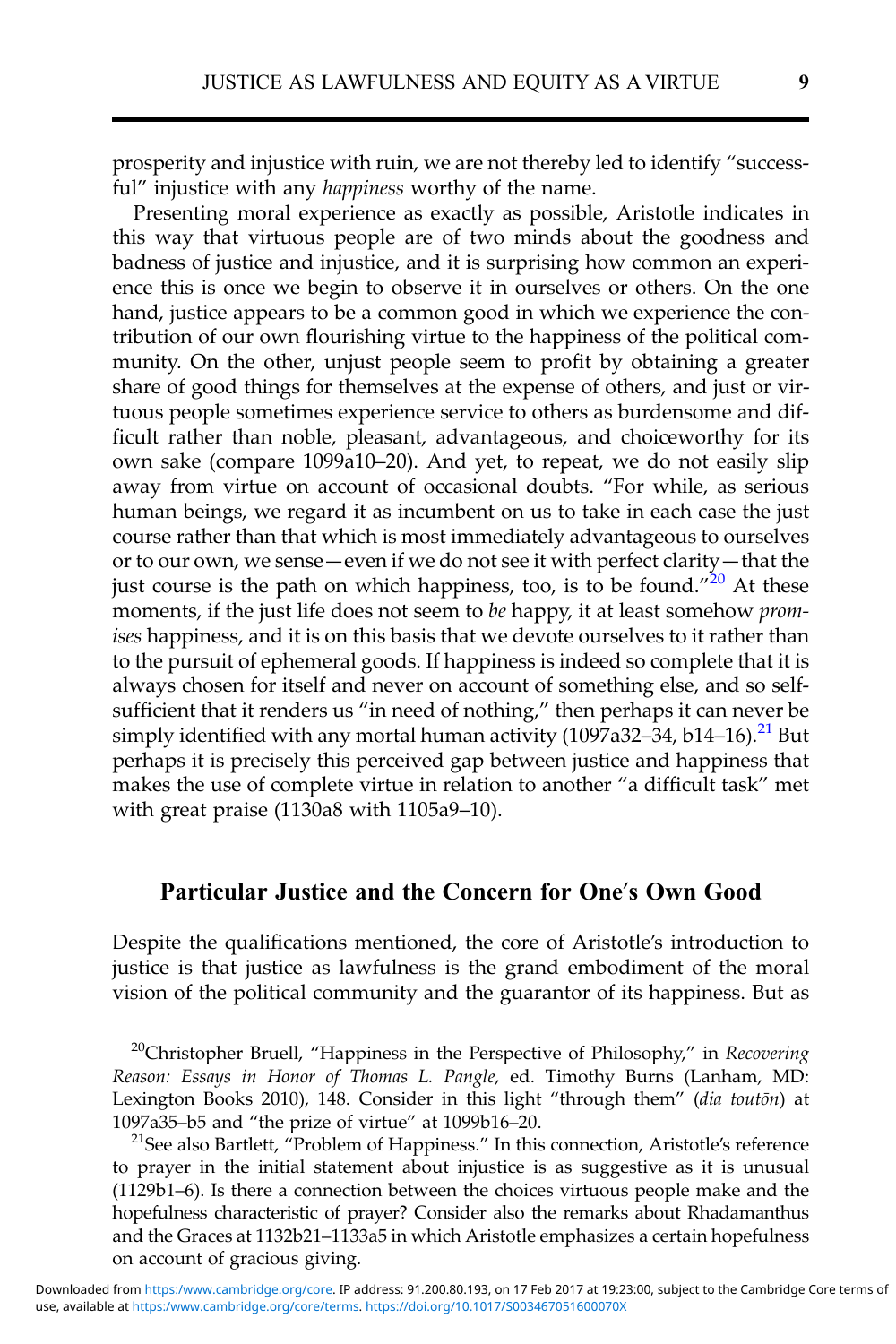Aristotle turns to examine the second, narrower sense—justice as a particular virtue concerned with fairness or the equal—justice never again reaches those heights. By narrowing his focus, Aristotle exposes the seams in the unity of law, virtue, and happiness. Difficulties concerning distributive justice, corrective justice, and reciprocity and their importance have been discussed by others.<sup>22</sup> I will limit myself to observations about 5.3–5 and 5.6–8 that help draw out the question of the goodness of justice and set up a closer look at equity in 5.9–11.

Aristotle's articulation of the just as the fair or equal draws out the importance of distributing and receiving an equal share of the good things, and in particular a concern for obtaining one's own share of the good things. Unlike the other virtues, then, justice is about striking a balance between ourselves and others and it is not considered good simply because the practice of virtue is its own end. In the chapter on distributive justice, Aristotle begins to draw out this theme by alluding to the fundamental question of the regime and the dispute about who merits the ruling offices that dominates the third book of the Politics.<sup>23</sup> Aristotle asserts that the disputes characteristic of politics concern either equal people being distributed unequal things, or unequal people being distributed equal things. But instead of pursuing how such conflicts may be resolved, what political order best satisfies the claims to merit each party makes, or what role the rule of law may play in any solution, the point Aristotle underlines here is that "all agree that what is just in distributions ought to accord with a certain merit" (1131a22–29). Aristotle thus emphasizes an apparently universal connection between justice and claims of merit or desert.<sup>24</sup> Next, in the chapter on corrective justice, Aristotle brings the judge to the fore to rectify unequal distributions. As someone who wishes or is wished to be a sort of "ensouled justice," the

<sup>22</sup>See David Bolotin, "Aristotle on the Question of Evil," in Action and Contemplation, ed. Bartlett and Collins, 159–69; and Collins, *Rediscovery of Citizenship*, 71–80.<br><sup>23</sup>This discussion of distributive justice is also Aristotle's most comprehensive reflec-

tion on the meaning and existence of the common good. David Keyt, "Supplemental Essay," in Aristotle, Politics Books III and IV, trans. Richard Robinson (Oxford: Clarendon, 1995), 125–48; Kraut, Aristotle: Political Philosophy, 357–84; Mary P. Nichols, Citizens and Statesman: A Study of Aristotle's "Politics" (Savage, MD: Rowman and Littlefield Publishers, 1992), 53–84; and Peter Simpson, A Philosophical Commentary on the "Politics" of Aristotle (Chapel Hill: University of North Carolina Press, 1998), 132–94 hold in various degrees that the good man and the good citizen coincide in the best regime. Ambler, "Aristotle and Thrasymachus"; Bolotin, "Question of Evil"; Bruell, "Theory and Practice," 23–26; Collins, Rediscovery of Citizenship, 119–46; and Pangle, Aristotle's Teaching, 121–65, argue in various ways that none of the claims to rule, even in the best regime, is simply just.<br><sup>24</sup>Even the great-souled human being—the other peak of moral virtue—deems

himself deserving of great things and claims the greatest of the external goods for himself: 1123b1–4, 17–20.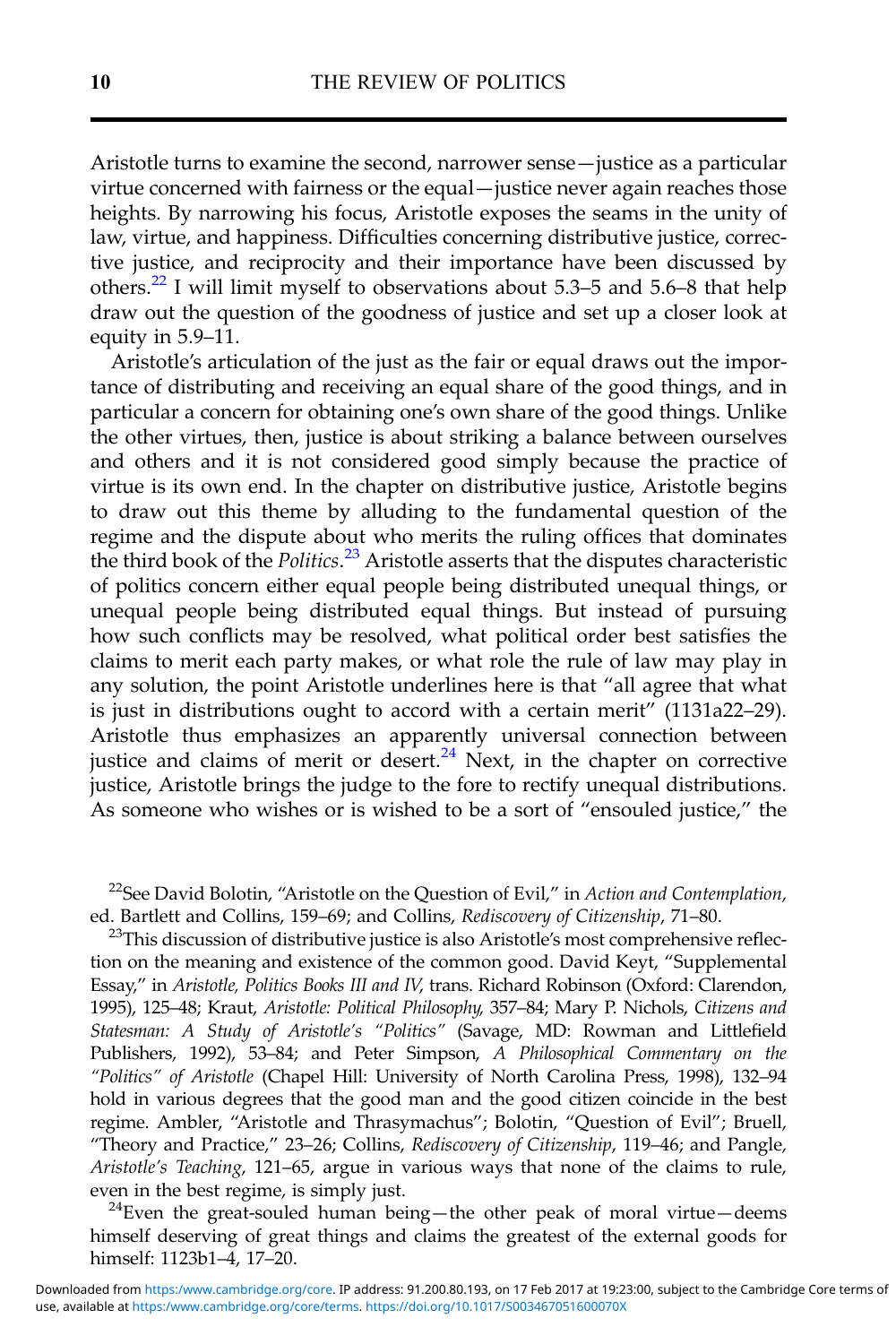judge "tries" to equalize the "gain" and "loss" resulting from involuntary transactions (1132a4–12, 20–22). In both chapters, Aristotle therefore indicates that justice essentially involves giving and getting an equal share of disputed goods, and he highlights the just person's motivation not only to see that others get whatever they are due, but also to receive what is taken to be "one's own" or what one deserves (compare 1132a17–19 with 1132b16–18 and 1133b6–10; 1095b25–26).

The importance of obtaining good things for oneself is further underlined in the chapter on reciprocity. Although reciprocal exchange is very far from the practice of complete virtue in relation to another, the political community as a whole proves to be held together by it. "For either people seek to reciprocate harm for harm—if they do not, that is held to be slavish—or they seek to reciprocate good for good. And if they do not do this, there is no mutual exchange, and people stay together through mutual exchange" (1132b31– 1133a2). In the mutual fulfillment of the basic needs of political order there remains a glimmer of a genuinely common advantage, although it is no substitute for the truly common good we hope to find in the practice of the whole of virtue (1133a26–28; compare 1133b5–7).

Although justice as lawfulness seeks to produce and preserve happiness for the political community, the addition in that formulation—happiness "and its parts"—takes on some substance in this section (1129b18). Law is not and cannot be concerned merely with virtue and happiness. It must also, for example, provide for the continued existence or survival of the city by taking a stand on fundamental conflicts about the meaning of merit in distributive justice; by addressing demands for restitution in cases of corrective justice that may be impossible to fully satisfy; and by introducing conventional practices in order to facilitate the reciprocal exchange that holds the political community together.<sup>25</sup> Throughout, Aristotle points to the moral psychology of just people in these circumstances: justice is bound up with claims of merit, and when we make our claims to an equal share, we are often seeking what we already take to be somehow "our own" and bound up with our character as virtuous human beings under the pressure of these conflicts and necessities. Beneath the mathematical formulas intended to identify "the equal" in distributive, corrective, or reciprocal transactions is the simple point that "the nature" of justice is to be morally disposed to

<sup>25</sup>Collins, Rediscovery of Citizenship (67–90, 119–46) and Bolotin, "Question of Evil," flesh out these tensions as they emerge in  $NE$  5 and *Politics* 3. Bolotin is primarily concerned with the question of injustice. Collins focuses on the misalignment between the share of good things that is good for us as virtuous individuals and the just share according to the laws of a given regime. I am further investigating how it is that justice nevertheless appears to be somehow good for us, how it promises happiness, even or especially in such circumstances.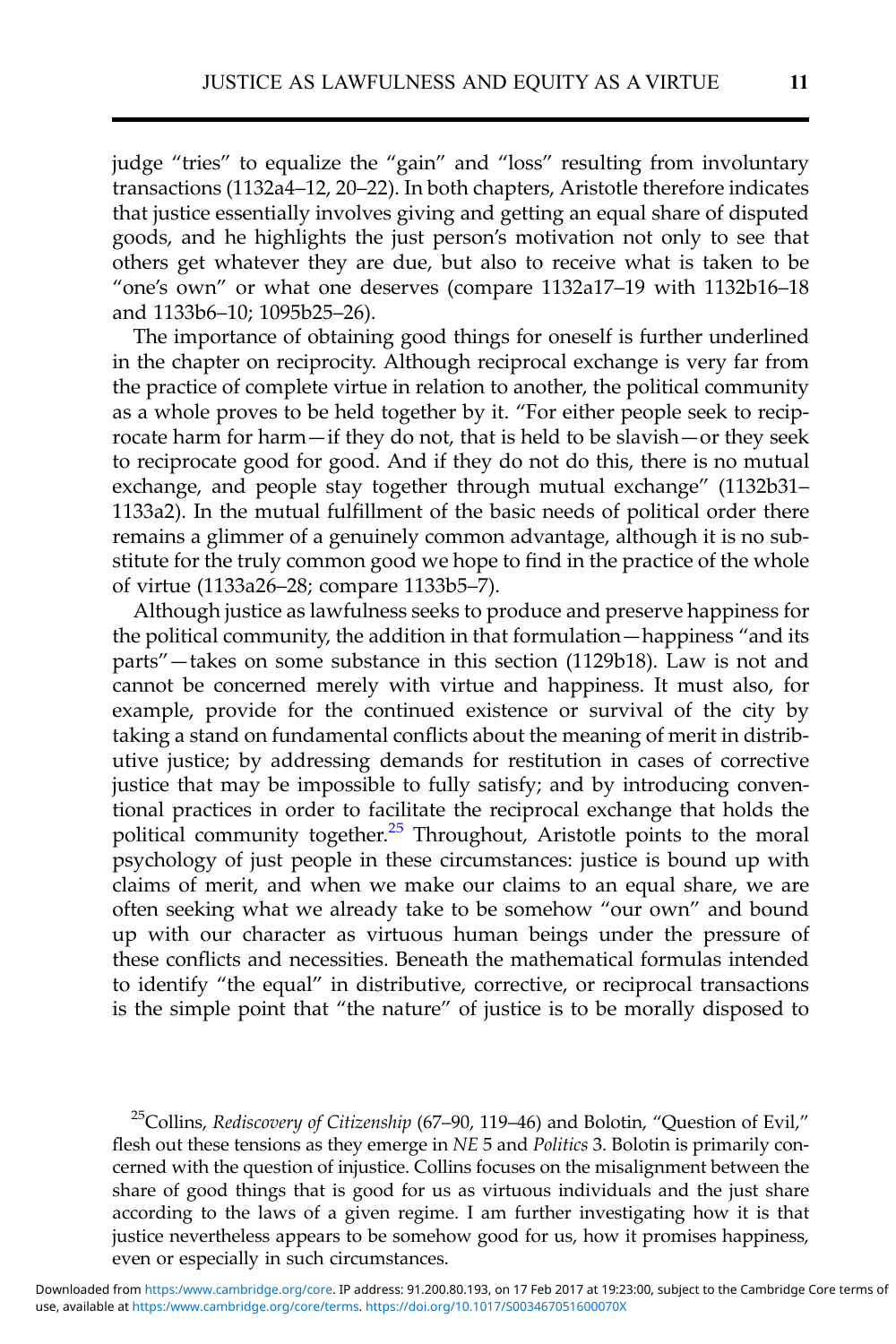seek a proportionately equal share of what is choiceworthy both for others and for oneself  $(1134a1-6, 14-16).^{26}$ 

The second point to be made concerns a significant change in Aristotle's presentation of law at the outset of the second half of book 5, and the subsequent shift in focus from the general formulas of justice embodied in the laws to the particular choices just and unjust people make. Aristotle's turn appears abruptly:

The just exists for those for whom there is also law pertaining to them, and law exists among those for whom there is injustice. … Among those for whom there is injustice, there is also the doing of injustice among them… and this is to distribute more of the unqualifiedly good things to oneself and less of the unqualifiedly bad than one ought. Hence we do not permit a human being to rule, but rather law, because a human being makes this distribution for himself and so becomes a tyrant. But a ruler is a guardian of the just, and if of the just, then also of the equal. For it seems he gains nothing for himself, if indeed he is just: he does not distribute more of what is unqualifiedly good to himself, unless it is proportional in relation to himself. Hence he labors for another, and on account of this, people declare that justice is the good of another, as was said also before. (1134a30–b6)

Aristotle explicitly calls our attention to the opening account of justice as lawfulness and once again subtly reminds readers of the critique of justice presented by Thrasymachus in the Republic (1130a3–5). The differences between these two statements are striking. In the earlier passage, the difficult task of serving someone else's good appeared to be part of what made justice so praiseworthy. But here the guardian of the just is thought to gain nothing at all, while those who commit injustice are presumed to profit by it (compare 1129b25–1130a8). Silent about the connection between lawfulness and complete virtue, Aristotle narrowly presents the function of law as nothing more than a necessary restraint on unjust grasping (pleonexia). Is justice such as this choiceworthy for its own sake? The guardian of the just himself appears to think not, and since he labors for another, "some wage, therefore, must be given to him, and this is honor and privilege. But those for whom these sorts of things are not sufficient become tyrants" (1134b6– 8; compare Politics 1279a10–16). If the opening of book 5 is the peak of justice and lawfulness, this passage is its low point, for here justice seems

 $^{26}$ This difference between justice and the other virtues is clear if we consider where Aristotle began: genuine courage is distinguished from merely political courage precisely in that genuine courage has the noble as its end, while political courage is directed toward the good of the city and aims at gaining honor or avoiding shame (1115b17–24, 1116a16–b3). Explicit concern for ends and goods external to virtue itself is constitutive of just actions, while such concern is somewhat concealed by considering the other virtues (almost) exclusively as choiceworthy for their own sake. See also Collins, Rediscovery of Citizenship, 52–66.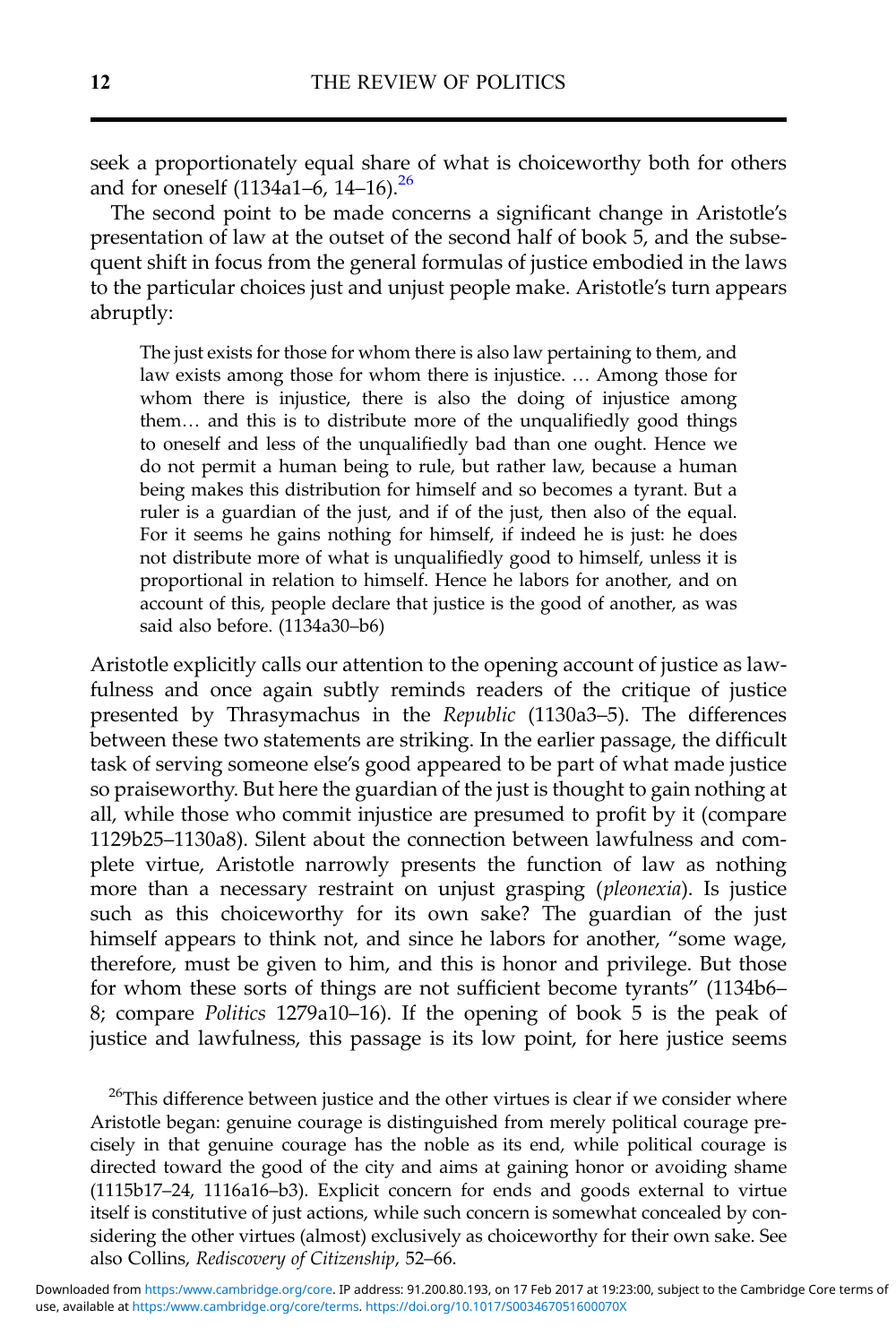to be "someone else's good" just as Thrasymachus meant it. Rather than securing a truly common good rooted in the practice of virtue for its own sake, ruling in accordance with justice is a labor that requires compensation, and this demand may be so strong that it leads to the greatest injustices.

Now, to take a step back, Aristotle opens the second half of book 5 by asking: "Since it is possible that he who does injustice is not yet an unjust person, what sort of wrongs does someone who is in fact unjust commit, in the case of each sort of injustice?" (1134a17–18). This opening question, however, is answered in detail only after Aristotle discusses political justice and natural right. In these chapters, Aristotle's focus is no longer on general formulas that distinguish different kinds of justice or the general conditions of just and unjust actions. Aristotle now focuses on the particular choices individuals make that reflect their just or unjust character. He leads us to think about this person who steals this thing for this reason, not "theft" (consider 1135a5–13). The path through political justice and natural right is a strange one, but Aristotle seems to be working his way toward this distinction throughout (1134a17–24, 32–33, 1135a5–15, 15–17).

What should we make of these developments? I argued in the previous section that justice as lawfulness initially promises a truly common good the mutual flourishing of the just person and the city—but also that the account acknowledges clear limits to this vision, as well as the wavering opinions of virtuous people themselves about the goodness of justice. Here, I have suggested that the tit-for-tat character of distributive, corrective, and reciprocal exchange draws virtuous people to a more explicit consideration of their own good: the exchange of goods holds the political community together. In light of the needs that motivate these exchanges—and here we should note that virtue too requires external goods (1099a31–b2)—it sometimes seems to virtuous people themselves that they gain nothing by being just or that political activity is laborious service rather than the peak of virtuous life. This situation compels us to raise the question of the goodness of justice precisely because our own virtue is so important to us. Aristotle's tacit references to Thrasymachus show that the question is on his mind at the same time that they illustrate the cautiousness of his approach to it.

It is in this context that Aristotle begins to consider the specific choices made by just and unjust people that form our character, and in so doing he calls attention to the end of just and unjust actions—to a person's knowledge or ignorance of the end at which they are aiming (1135a23–25, note the very rare use of the first person singular; see also 1135b11–13). In the next section the question of the end sought by the virtuous person, and in particular the equitable or decent person, becomes of paramount importance. Most commentators ask what end the equitable person looks to in order to explain how equitable judgments are made, but Aristotle is less concerned with that question than with how the end(s) the equitable person looks to affect the moral seriousness of equity in relation to justice, and therefore how equity or decency is related to justice as lawfulness.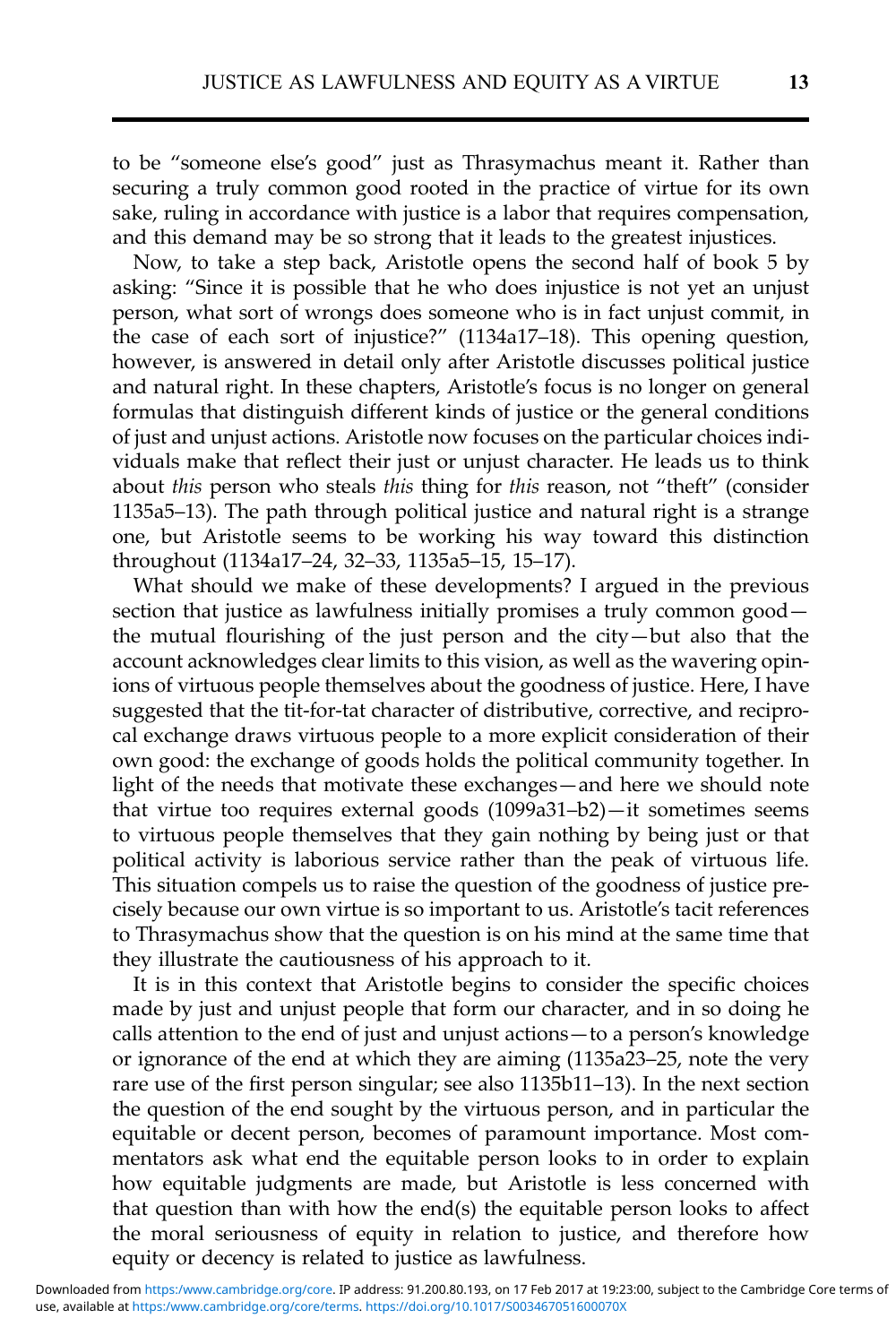## Justice as Lawfulness and Equity as a Virtue

In the final section of book 5 (5.9–11), Aristotle introduces questions about doing and suffering just and unjust acts that his account might have provoked. These questions seem to arise from an attempt to think of justice as a mean between two vices in the manner of the other virtues. Justice alone has only one corresponding vice: injustice as *pleonexia*, on account of which one takes more of the good things and less of the bad than is merited (1133b29–1134a12). But what should we say of someone who takes less of the good things and more of the bad? Such actions are hardly blameworthy and are instead praised as decent or equitable.<sup>27</sup> Aristotle begins by presenting a series of impasses that largely concern whether it is possible to voluntarily suffer injustice (5.9); then he discusses equity as the virtue that corrects a deficiency in law (5.10); then he takes up once more a particular case of suffering injustice voluntarily: whether one can do injustice to oneself (5.11). The first set of impasses culminates in the question, Does an equitable person voluntarily do himself injustice by distributing more of his own good things to others (and taking for himself less than the just amount)? Then, after the chapter on equity, the second set of impasses begins by saying that it is clear from the preceding remarks whether one can do injustice to oneself (1136b15–21, 1138a4–5). Aristotle nevertheless goes on to give five more reasons why it is impossible to do injustice to oneself, only to reemphasize in conclusion that the impasse is generally resolved by something he said in the initial treatment  $(1138a27-29)$ . The question of equity is therefore central to this part of the inquiry, and while Aristotle points in this way to the crucial consideration, he is hardly forthcoming about what is at stake. In the remainder, I will argue that the question whether the equitable or decent person does himself injustice is a continuation of Aristotle's consideration of the goodness of justice more generally.

Aristotle's teaching on equity and the impasse created by it can be roughly summarized as follows. Justice as lawfulness commands us to act in accordance with the laws, but equity is generally praised as something better. But regardless of whether we take justice in the broad or in the narrow sense, a departure from it would not seem to be a morally serious thing. So if acting in accordance with the law is serious, equity cannot be, and vice versa. And if they are both serious, justice and equity would seem to be the

 $27$ Curzer's admirably charitable effort to understand justice in accordance with Aristotle's "architectonic of the mean" requires him, admittedly, to coin a vice that Aristotle nowhere mentions (meionexia—desiring less than one deserves), and to introduce an account of nemesis that Aristotle briefly mentions in book 2 and never develops (Curzer, "Virtue of Justice," 220–21, 236–38). But given that Aristotle himself has no qualms about introducing hitherto nameless virtues and vices, it is hard to see why he would not have taken up this elegant solution if he intended to adequately defend justice as a mean between two vices.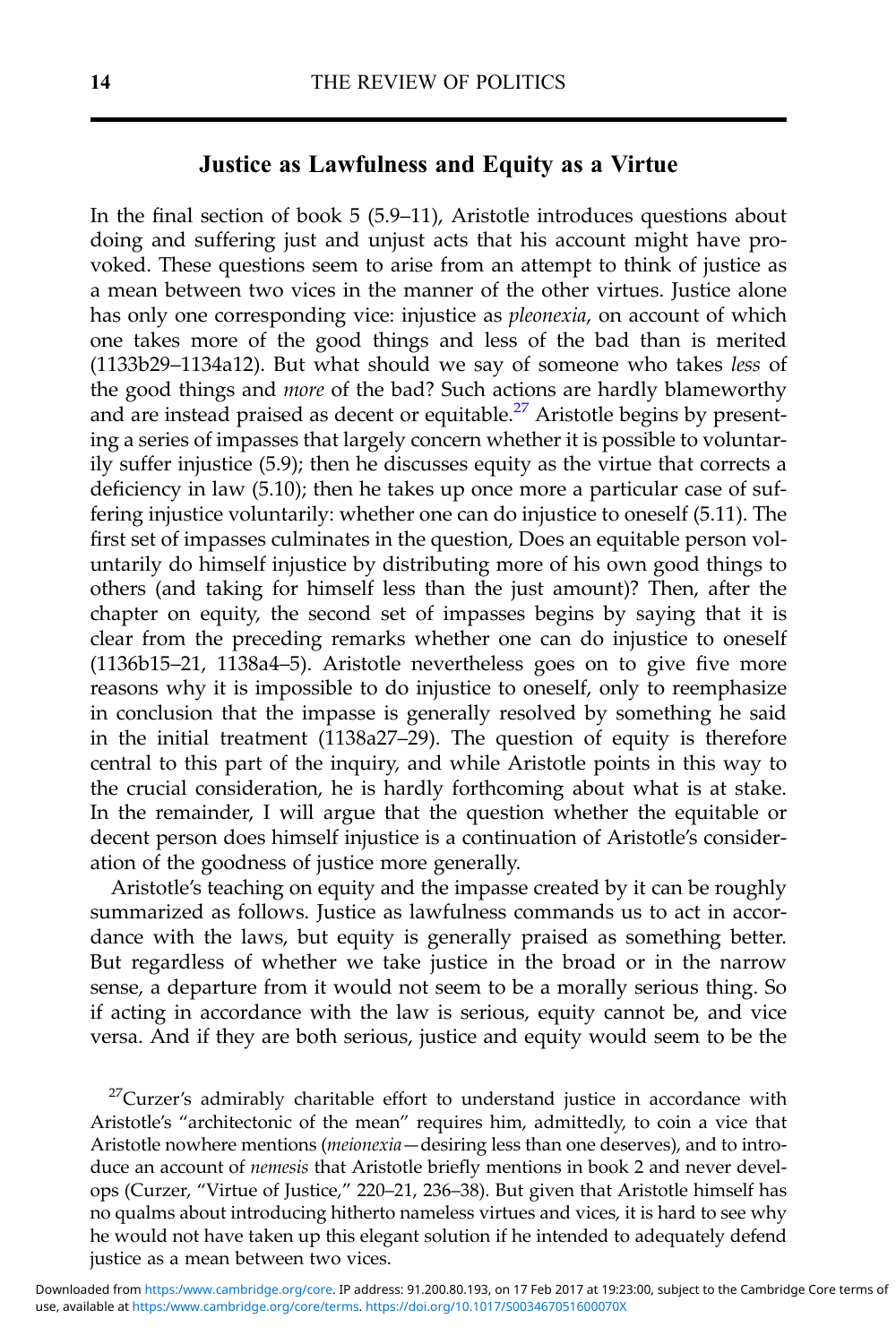same thing. Aristotle's solution is that the equitable is just, but not what is just according to the law. Equity is a correction of the legally just, and therefore better than the legally just, but not better than what is just "simply" or "without qualification" (1137a33–34, 1137b2–5 with 1137b11–13, 24–27). As a correction, equity must take its bearings by some principle or end already known, and this appears to be the intention of the legislator (1137b19–24), if not what is just without qualification.<sup>28</sup> As we will see, it is difficult to determine exactly at what end the equitable person is aiming because he is often aiming at more than one end.

Equity seeks to remedy the difficulty that laws (either written laws or fixed customs) are voiced as universally stated commands or prohibitions. But in some cases it is not possible to speak generally as well as correctly, and acting in accordance with the general statement would cause an error, harm, or injustice. Aristotle insists that the error resides not in the law or in the lawgiver, but in the nature of the case, "for such is simply the stuff of which actions are made" (1137b19). As Aristotle explained more than once at the beginning of the study, "matters that are involved in action and are advantageous have nothing rigidly fixed about them, any more than do matters of health," so "it is always necessary for those who are acting to look at the circumstances surrounding the occasion themselves" (1103b35– 1104a11; see also 1094b19–27). The circumstantial character of human action is therefore the cause "also of the fact that all things are not in accord with law," and Aristotle draws the general conclusion that "the rule of something indeterminate is indeterminate too" (1137b27–29). Equity thus emerges as a virtue that makes the adjustments necessary to secure the good when simple obedience to the law cannot. In this way it preserves the spirit of justice as lawfulness, which itself was never identified with mere lawabidingness. Equity as a response to the indeterminate character of human action naturally prepares the examination of prudence in book 6, and there the "sympathetic judgment" characteristic of equitable people is ultimately absorbed into prudence  $(1143a19-32).^{29}$ 

These elements of a sound political teaching, however, do not account for the unusually great demands Aristotle places on the reader in the surrounding chapters, and there are two frequently neglected aspects of this chapter that are puzzling. First, the opening impasse begins by observing that the word epieikês—"equitable" or "decent"—is sometimes applied to things or people thought to be better than merely good (1137a34–b2). Like justice, then, equity has a broad sense and it is this sense which dominates

<sup>&</sup>lt;sup>28</sup>For an interpretation of what is just without qualification, see Richard Bodeüs, "The Natural Foundations of Right and Aristotelian Philosophy," in Action and<br>Contemplation, ed. Bartlett and Collins, 69–103, particularly 72–75.

<sup>&</sup>lt;sup>29</sup>See also Collins, Rediscovery of Citizenship, 89–90; and Burger, Aristotle's Dialogue with Socrates, 104.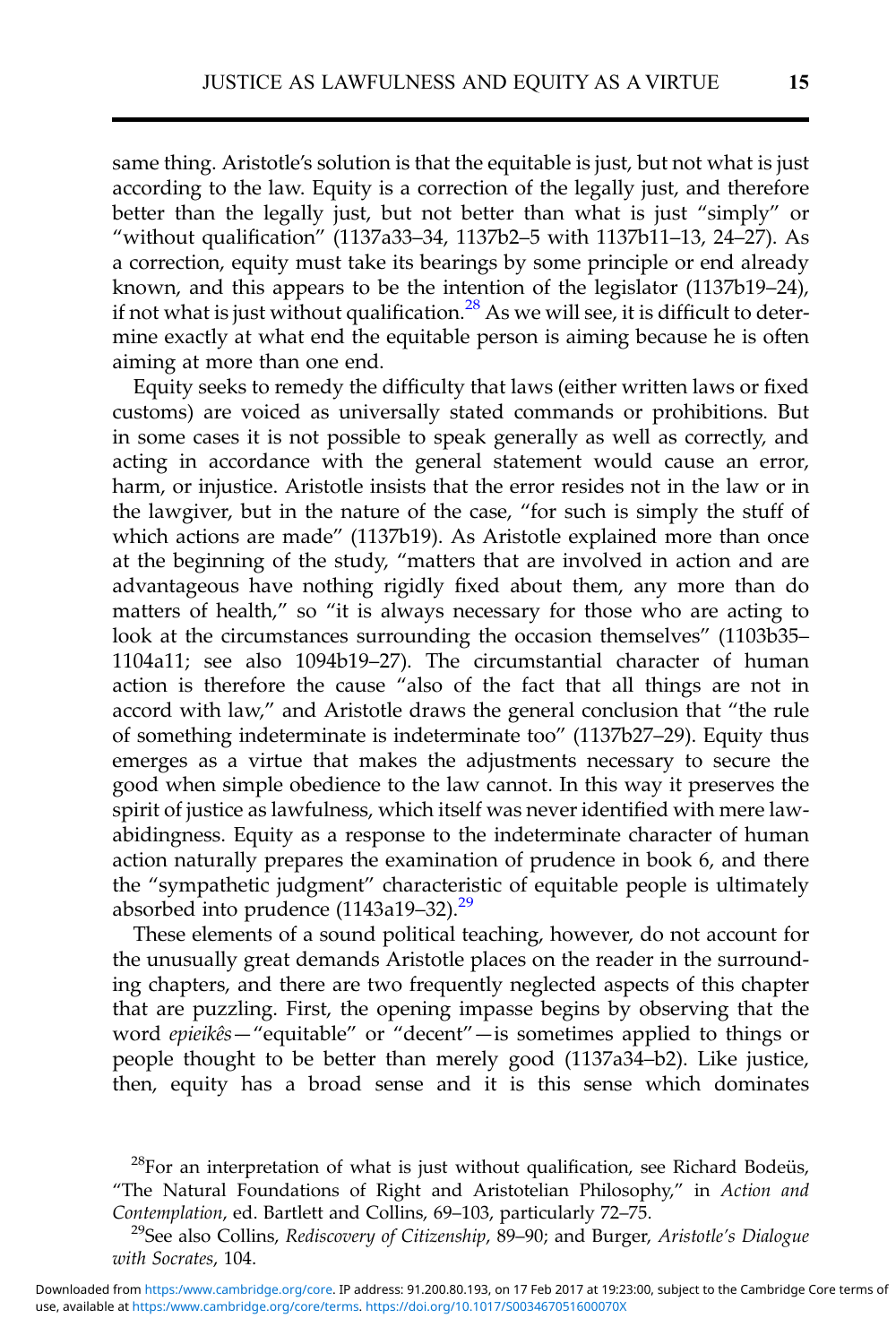Aristotle's own usage throughout the Nicomachean Ethics. To mention the critical example, immediately preceding book 5 Aristotle argues that "shame does not belong to a decent person [epieikous]" because "shame attaches to voluntary acts, but the decent person will never voluntarily do base things," regardless of whether such things are base in truth or only according to opinion (1128b21–22, 29–31, my emphasis).<sup>30</sup> But if the impasse is simply that legal justice sometimes requires equitable corrections of the letter of the law, what does this broader sense have to do with it? What is the connection between these two very different things? Second, at the end of the chapter, Aristotle claims that "it is manifest also who the equitable person is: he who is disposed to choose and to do those sorts of things and is not exacting to a fault about justice, but is instead disposed to take less for himself even though he has the law on his side, is equitable" (1137b34– 1138a2). This remark presents the equitable person as willing to subordinate his immediate advantage to some greater good, in contrast to the just person in the particular sense who is disposed to demand and choose exactly what he deserves. But this would seem to reopen the impasse rather than to solve it. If one is led by the circumstances to take less than one might, why (or how) should such equitable actions be regarded as more serious or better than just ones? In these passages, Aristotle does not fail to distinguish two senses of equity but rather points to how a certain type of equitable actions illuminate the character of just and virtuous people as such. $31$  These features of the chapter on equity indicate that what is at stake in the contrast between an equitable person willing to take less of the good things for himself and a just demand to receive exactly what one is due is the relation between the common advantage of the city and one's own good as a virtuous person.

Let us consider the relation between the good of the virtuous person and the good of the political community more carefully. In a case in which the equitable person "takes less" of the good things, the action may be understood in four ways. First, the equitable person may simply choose to pursue the advantage of the city rather than his own. After all, the good of the city is nobler and more divine than the good of an individual (1094b7–10). But

 $30$ In almost every use of the term outside 5.10, *epieikês* has this much broader meaning of "a refined person" or "an impeccably virtuous person" in contrast to a base one. See especially 1128b21–31, as well as 1102b10, 1128a18, 1159a22, 1167b1, 1172b11 and 1175b24. I would not insist that every use of epieikeia suggests more than what we still think of as decency—a well-raised and respectably good character. But some of them, among them the examples quoted in the body of the text above, do suggest a much higher standard: someone refined beyond reproach, one who perfectly conforms to what is or is held to be virtuous (consider, however, the very next use at 1132a2).<br><sup>31</sup>Contra A. H. Chroust, "Aristotle's Conception of Equity (Epieikeia)," Notre Dame

Law Review 18, no. 2 (1942): 119–28, particularly 127; and Shiner, "Aristotle's Theory of Equity," 1247n9.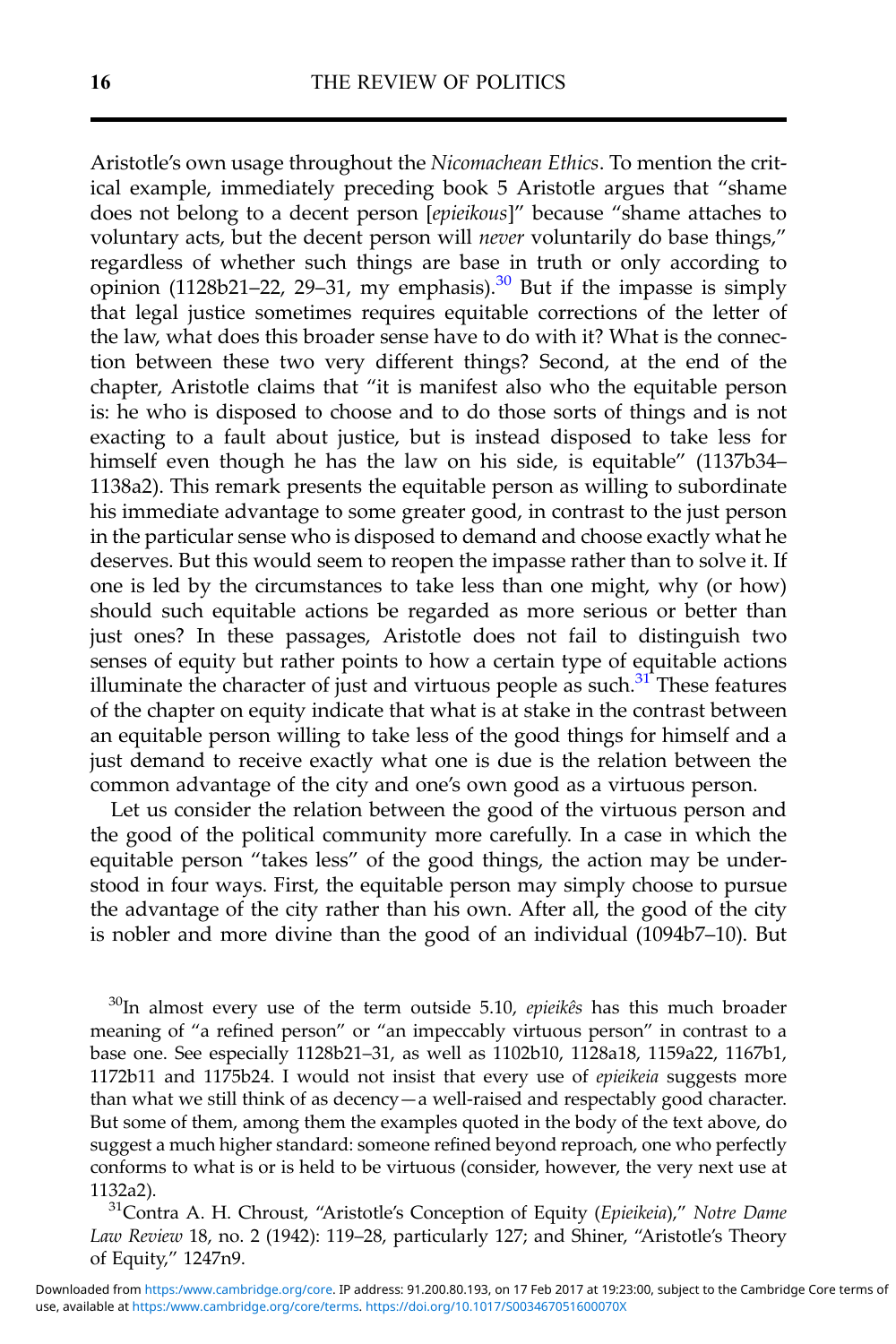the character and extent of the loss would nevertheless be an important consideration for weighing the goodness of the equitable choice. If he chooses to forgo altogether some good or goods in a significant way, the sacrifice might be praised as noble or serious, but would he not also truly be harming himself? If, on the other hand, the loss is insignificant and the equitable person, in preferring the common advantage to his own, does not give up any goods that are necessary or important to his activity as a virtuous person, then he suffers no genuine loss. But if justice as lawfulness, of which equity is a part, is praised so highly precisely because it is difficult (1130a7– 8, 1105a8–10), then it would seem that equity is not so serious a virtue as common opinion holds it to be—what is difficult about giving up one's claim to unnecessary and unimportant things? Third, the crucial consideration may be that the things given up are not important to the equitable person because he regards the practice of virtue itself as choiceworthy for its own sake. Here, then, there might be a truly common good: the goods given up contribute to the common advantage, and the equitable person flourishes in the practice of virtue for its own sake. But this suggestion would have to account for the absence of this claim anywhere in book 5: neither equity nor any other form of justice is ever said to be noble or choiceworthy for its own sake.32 Because justice as lawfulness is the culmination of Aristotle's account of the virtues of character, because justice as a particular virtue is a mean unlike any other, and because an exchange of goods has been shown to be the nature of justice as a virtue, we have ample grounds to wonder whether this silence is significant. Fourth and finally, since Aristotle has emphasized that justice as a particular virtue concerns the exchange of goods for goods and evils for evils, and equity is itself a kind of the just (1137b8–11), the equitable person may somehow take himself to be involved in an exchange. He does not, then, simply sacrifice his share of the good things or choose what is equitable for its own sake. Instead, he receives or expects to receive something good in return. Here we might recall that acting in accordance with justice sometimes seems contrary to our immediate advantage while also promising happiness. I suggest that the problem with equity is not so much that the end at which the equitable person aims is unclear, but rather that equitable people (and virtuous people more generally) often hold more than one of these views simultaneously, and are perhaps never quite clear about their incompatibility.

As was already mentioned, Aristotle begins the first set of impasses by asking whether it is possible to voluntarily suffer injustice, and this culminates in the question tied to equity: can someone voluntarily do injustice to himself? Aristotle presents a case in which someone might be thought to do himself injustice by giving away his share of goods or "more of his own things" than is merited (1136b20–21). Referring to common opinion,

<sup>&</sup>lt;sup>32</sup>Bolotin, "Question of Evil," 168.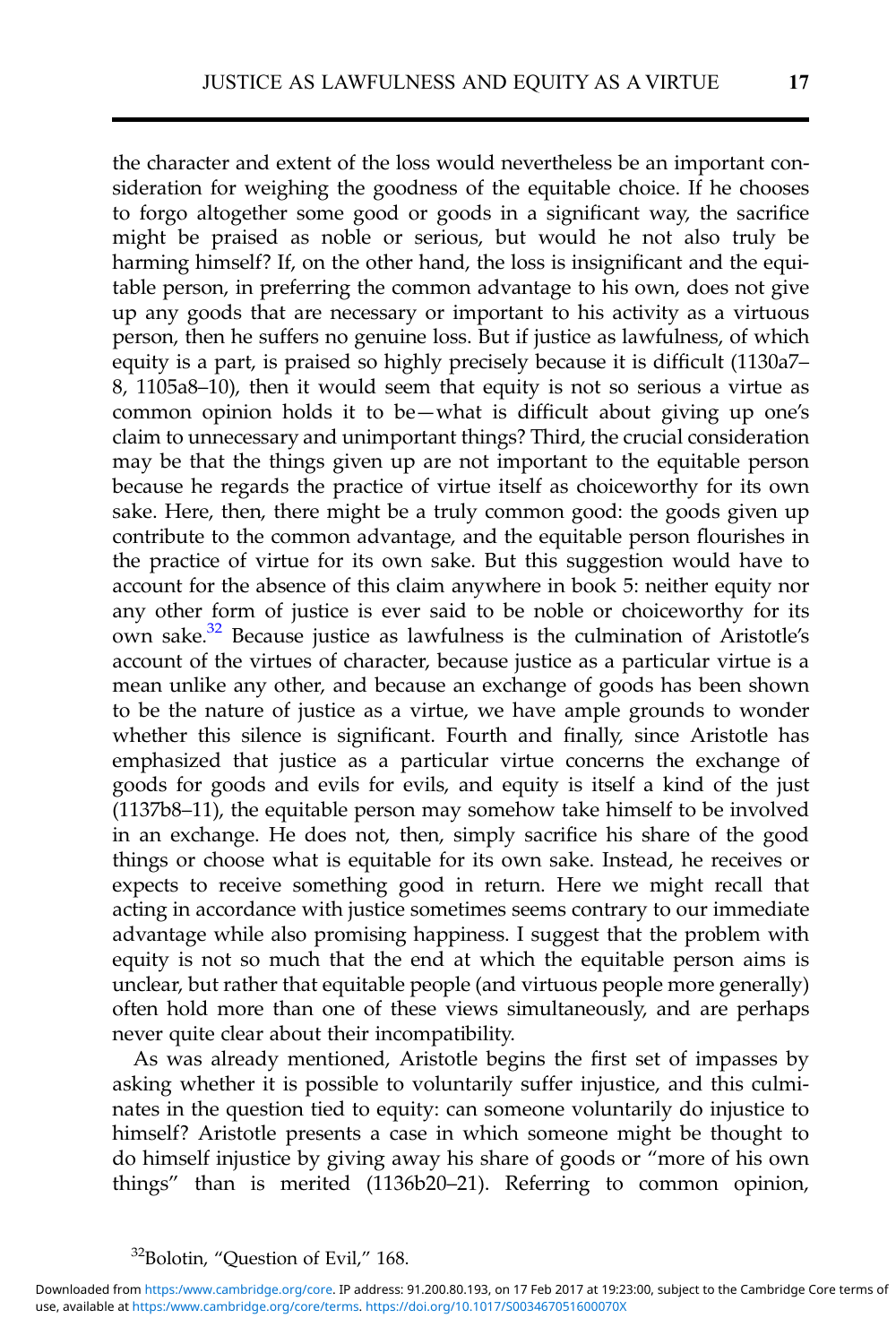Aristotle reports that this is "the very thing that those of a measured disposition are held to do, since the equitable person is disposed to taking less for himself" (1136b15–21). The passage at the end of the chapter on equity therefore directly echoes this one. Now Aristotle denies that it is possible to do injustice to oneself. Though he could say that, since virtue is the most important thing, or since the good of the virtuous person as virtuous is included in the common good secured by equitable actions, giving up one's share of the good things is no real loss. But Aristotle says nothing of this sort, and the explanation he offers instead is troubling: "For as may happen, [the equitable person] is grasping [pleonektei] for more than his share of another good—for example, of reputation or of what is unqualifiedly noble [tou haplos kalou]" (1136b21–22). The only place that Aristotle mentions the noble as an end of just action thus presents it as an object of a virtuous person's unjust grasping.<sup>33</sup>

What are we to make of this paradoxical grasping of the equitable person? And, more generally, why is Aristotle so determined to demonstrate the impossibility of suffering injustice voluntarily (1136a30–31, b11–14; see also 1138a18–24)? These questions are connected in a way that bears on the fundamental issue of the goodness of justice. I have argued that virtuous people seem to be of two minds about its goodness, sometimes thinking justice is a truly common good and other times suspecting that the unjust get the better of the just, and this latter doubt received some unexpected support in the passage in which justice appeared to be a kind of thankless labor on behalf of others (1134b1–8). In that light, must not the equitable disposition to take less of the good things for oneself appear foolish or harmful? We might be tempted to think, then, that by subordinating our own good to the common advantage we, precisely as virtuous people, are doing ourselves an injustice or harming ourselves. Yet, as I also argued above, the nature of justice as a virtue is to give and receive an equal share and all of our political relations are founded on the expectation that good is requited for good, and evil for evil (1132b31–1133a2). Perhaps the belief underlying the decent person's willingness to take less for the sake of the common advantage is, then, that by voluntarily suffering some such harm one becomes deserving of a good return, and in the highest case, perhaps even of that otherwise elusive, complete good: happiness.<sup>34</sup> Perhaps the "injustice" we voluntarily

 $33$ Only Burger (Aristotle's Dialogue with Socrates, 103) has registered surprise that the equitable person is somehow unjustly grasping, but she offers no interpretation of the remark. Kraut (Aristotle: Political Philosophy, 166–67), who does not mention the use of pleonektei, uses precisely this passage to explain how equity is a form of *just* exchange.<br><sup>34</sup>This suggestion is consistent with ambiguities in book 1 concerning the precise

relationship between happiness and virtuous activity. Bruell, "Happiness," and Bartlett, "Problem of Happiness," articulate Aristotle's demanding standards of happiness as well as the ambiguities in his account as to whether morally virtuous activity by itself fulfills them. See also T. D. Roche, "Happiness and the External Goods," in The Cambridge Companion to Aristotle's "Nicomachean Ethics," ed. Ronald Polansky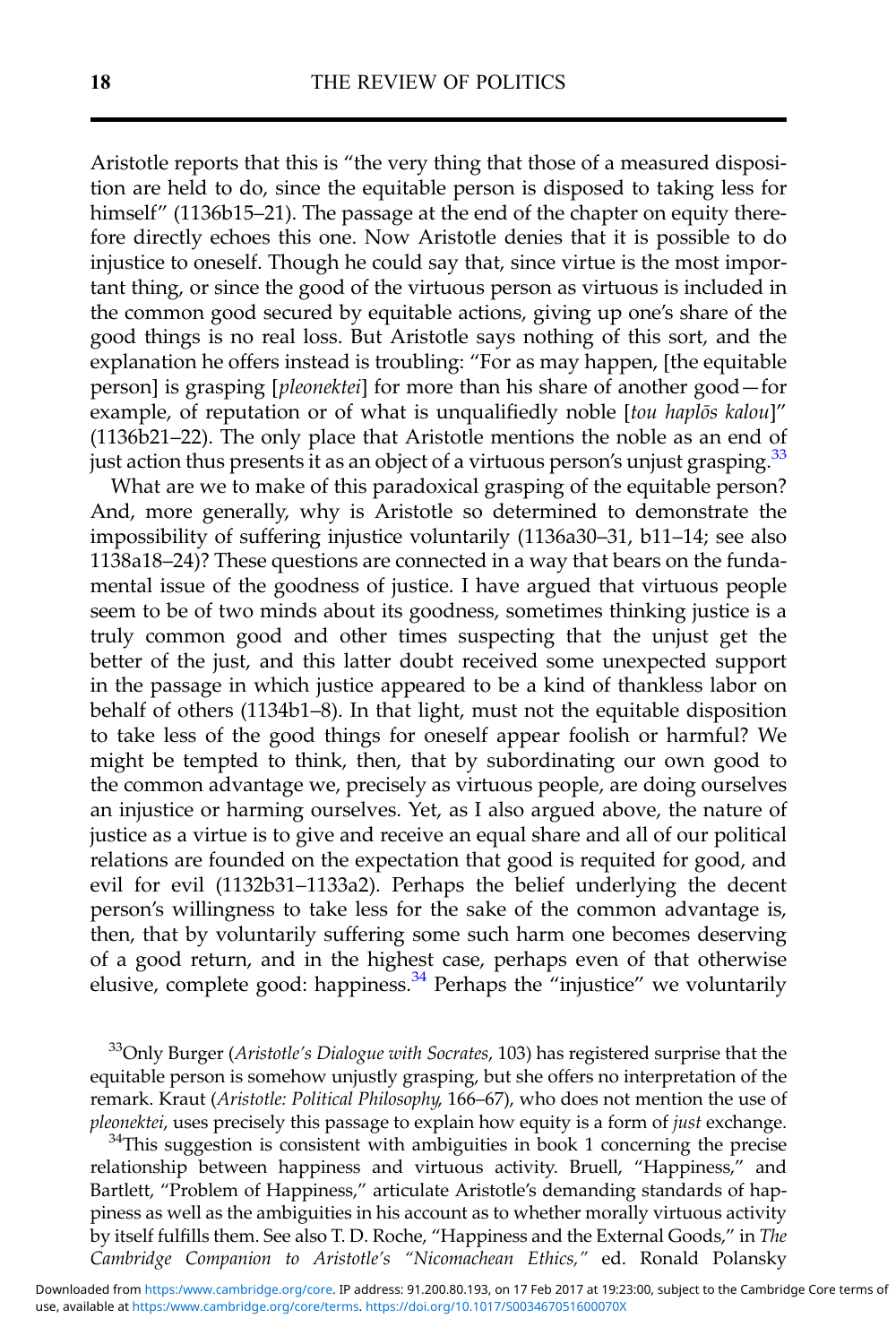do ourselves by taking less of the good things while laboring for the good of others promises happiness because it makes us feel worthy of it (contrast 1132b25–27, 1133a3–5, and 1134b4–7 with 1163b25–27). Such sacrifice of the good things—our "suffering" injustice in pursuit of just ends—thus becomes the basis of what we take to be a just claim to reward, and hope for this reward produces the peculiar pleasure that sustains us through the burdensome demands of law and even the most difficult noble actions (consider 1117b7–16 with 1116a3–4).<sup>35</sup>

Aristotle's circumspect reflection on whether someone can voluntarily suffer or do himself injustice shows, however, that these beliefs cannot be coherently maintained. According to this argument, no one does injustice to himself because "no one wishes for what he supposes not to be of serious worth" (1136b7-8; see also 1134b11-12). Therefore voluntarily doing oneself an injustice or any other sort of harm is only intelligible if one expects something good or serious to be the result of it. But precisely if we are aiming at something good and serious—whether it be the common good, the good of others, or our own happiness—the harm we undergo must be understood as an incidental price we pay: "whoever gives more of his own goods than is merited suffers nothing contrary to his own wish. The result is that he does not suffer injustice on this account, at least, but if he suffers anything at all, it is harm only" (1136a23–31, 1136b14). No one voluntarily harms himself, but some are indeed harmed in pursuit of serious ends. Further, if our sense of desert depends on holding at the same time that justice is good and indeed a truly common good, and that justice is bad and that we voluntarily suffer an unjust loss by serving someone else's good, we can understand what is at stake when Aristotle insists on the impossibility of both doing and suffering justice or injustice simultaneously, as well as the suggestion that in acting equitably we may also be grasping for more than our share. A truly common good is in need of no reward, and there is no balance to be paid or reward to be claimed for incidentally harming oneself, even in pursuit of serious ends. By calling attention to the equitable or decent person as a representative of the virtuous as a class (1137a34–b2), Aristotle indicates that the difficulty belongs to moral virtue as such. Perhaps the tension between these different elements of justice—the spirit of justice as a truly common good and an equal exchange of goods on the one hand, and the spirit of equity as a voluntary sacrifice on the other—is the source of

<sup>(</sup>Cambridge: Cambridge University Press, 2014), 34–63, which makes some similar points from a different angle.<br><sup>35</sup>Consider as well the relation of pleasure and nobility at 1104b9–11 and 1104b35–

<sup>1105</sup>a1 with the remark about difficult things at 1105a9–10.

use, available at <https:/www.cambridge.org/core/terms>.<https://doi.org/10.1017/S003467051600070X> Downloaded from <https:/www.cambridge.org/core>. IP address: 91.200.80.193, on 17 Feb 2017 at 19:23:00, subject to the Cambridge Core terms of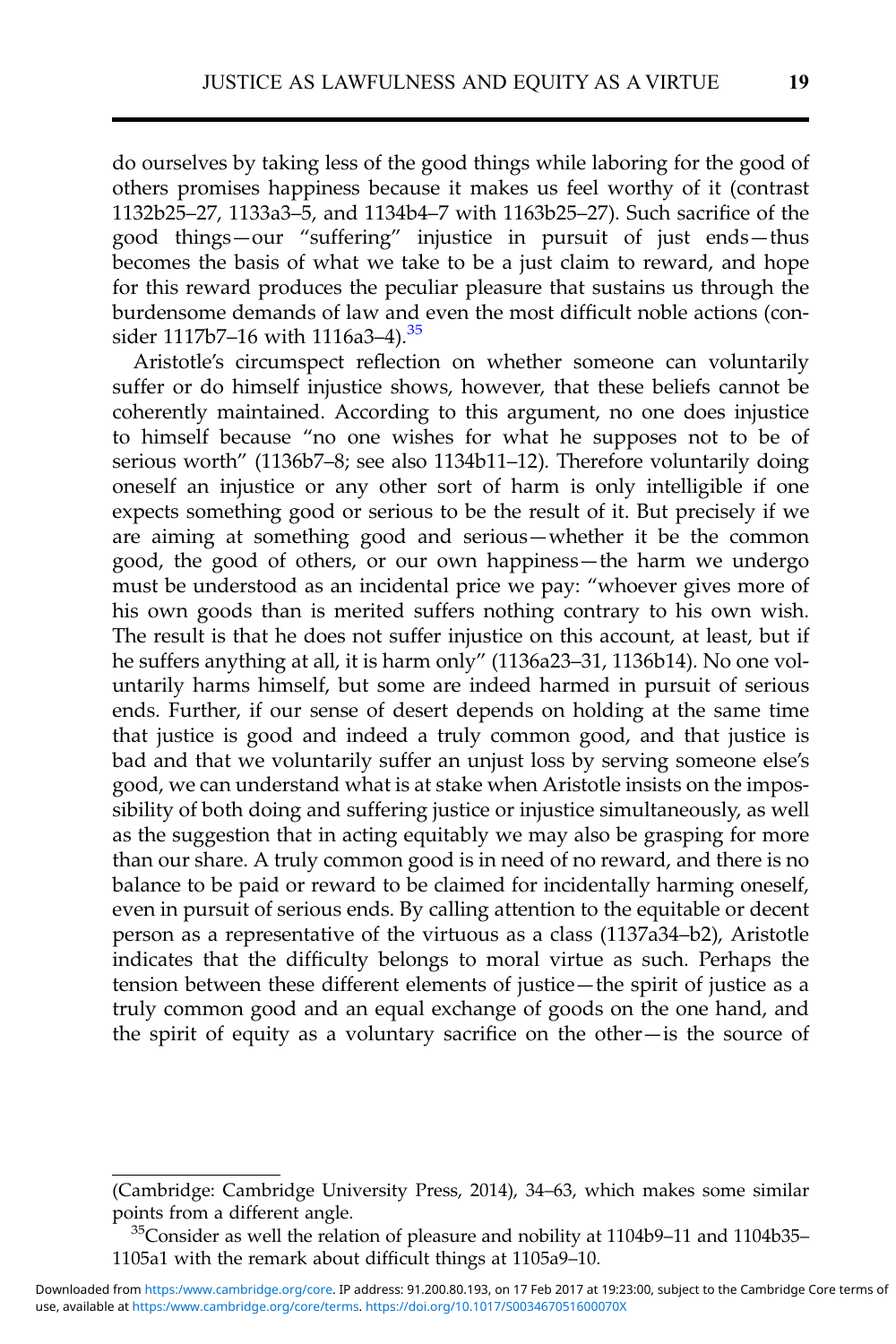the grandeur of law that transcends its necessarily imperfect content.<sup>36</sup> But once we reflect on that tension as Aristotle leads us to do, justice as the whole of virtue necessarily appears less complete than it did at the outset of book 5. The political life of moral virtue, precisely at its peak, points beyond itself.

## The Contest between the Political and Contemplative Lives

Nothing in the foregoing interpretation should lead us to think that a common good does not exist or that Thrasymachus is right to dismiss justice as someone else's good. There are undoubtedly great goods that can be shared with or pursued alongside others (friends). Aristotle's examination of justice does, however, require us to question more carefully whether the actions commanded or good things apportioned by law are in the most critical circumstances truly good for oneself (and possibly also good for others) or are instead truly another's good (and not good for oneself). The absence of the claim that justice is choiceworthy for its own sake in the final and longest discussion of a moral virtue highlights the starkness of these alternatives.

It is no surprise then that knowledge becomes of paramount importance to virtuous action: "People suppose that to know the just and unjust things is in no way to be wise, because it is not difficult to comprehend what the laws say, but these are not the just things, except incidentally" (1137a9–12, 1144a13–22; compare 1105a28–b4). Doing "what is just in the primary sense"—what is both good for ourselves and for the political community—is far from easy (1136b34–35 with 1137a12–17). Aristotle offers, as if in conclusion:

The just things exist among those who share in the unqualifiedly good things and who have an excess or a deficiency in them. For some, there is no excess of these goods, for example, the gods, perhaps; for others for the incurably bad—there is no beneficial portion of them but all of them do harm; and for still others, there is a beneficial portion up to a certain amount. On account of this, [justice] is something human. (1137a26–30)

If perfect gods have any need of the unqualifiedly good things, they would always use them in an advantageous way. But as mortal beings, we are compelled to be concerned with them and to recognize that the goods involved in just exchanges are contested. Equity is necessary because, if justice is to secure a truly common good, the apportionment of goods cannot simply take its

<sup>&</sup>lt;sup>36</sup>Alfarabi reflects something of this tension in an oracular remark on Plato's Laws: "In itself the law is venerable and excellent; it is more excellent than anything said about it and in it" (Alfarabi, Summary of Plato's Laws, in Alfarabi: The Political Writings, Vol. II, trans. Charles E. Butterworth [Chicago: University of Chicago Press, 2015], 1.17).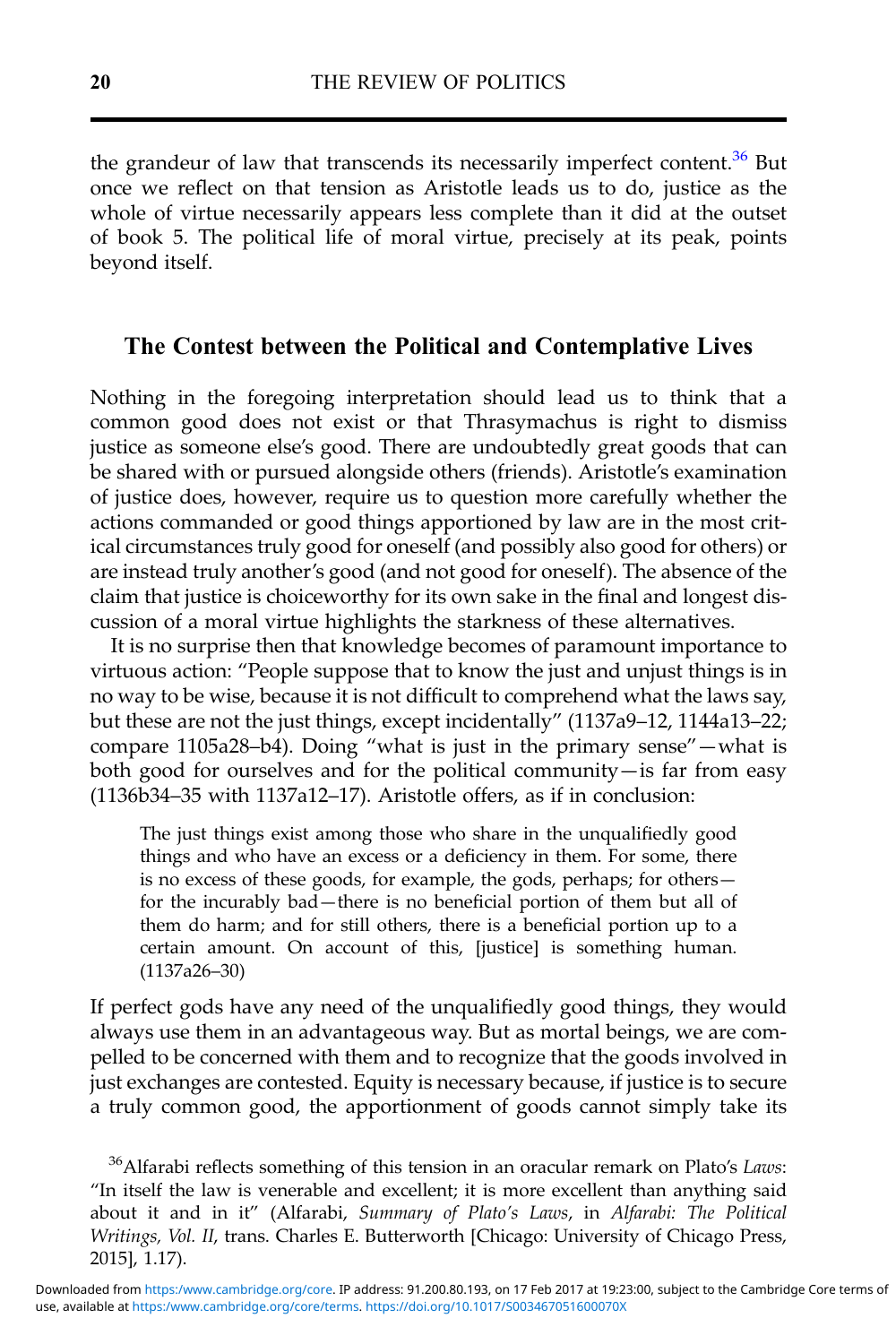bearings by the practice of virtue. And, despite the dependence of flourishing virtue upon such goods (1099a31–b8), virtuous people themselves cannot concern themselves with them only to the extent that it promotes their own virtue. From the beginning of book 5, however, Aristotle has counseled us to choose what is truly good for us. The problem with the unjust, grasping person has never been his motive—his concern to benefit himself—but rather the objects he pursues (1129b1–6; see also 1159a12, 1166a14–24). The grasping person has not given enough thought to what is truly good for himself, but this question does not fully grip us until we examine the connection between justice and happiness in the manner Aristotle has indicated.

I began by suggesting that attention to justice could help resolve the debate about Aristotle's understanding of the relationship between the political and contemplative lives—the preeminent candidates in the dispute concerning the most choiceworthy life (Politics 1323a19–21, 1324a25–32). How, and to what extent, does the critique of justice we have discerned support the conclusion announced in book 10?

Apart from the barrage of dazzling arguments offered on behalf of the contemplative life, it is crucial to observe that Aristotle's argument is also based on a critique of moral and political life.<sup>37</sup> Aristotle argues that the contemplative life will be more self-sufficient than the political life both because it is less in need of others with a view to whom the moral virtues are practiced, and less in need of the goods of fortune that are necessary for the practice of the moral virtues (1177a30–34, 1178a25–34). Further, he bluntly acknowledges that morally virtuous activity is not in fact choiceworthy for its own sake, but rather seeks to gain something beyond itself (1177b1–4, 6–18). Remarkably, Aristotle presents happiness itself as the end sought apart from virtue: the politician seeks to gain "the happiness of the politician himself and of his fellow citizens, which is something other than political activity and which we clearly seek out on the grounds that this happiness is something other than that activity" (1177b12–15; compare what "is held" to be the case at 1176b6–9). This comment confirms that while justice initially appears to be a truly common good, the practice of complete virtue is more deeply motivated by the promise of happiness distinct from virtuous activity itself, as a happiness that renders us "in need of nothing" must be (1097b15, 1176b5–6, 1177b24–26). The problem of justice, then, is not merely that political necessity or the basic needs of human life compel us to act in ways that fall short of perfect justice; the difficulty is rather that the elements that together support our belief that justice promises happiness are in tension with each other. But if the problem of justice is therefore a permanent one—while justice is in one sense the whole of virtue and decency limns the character of the morally virtuous as a class—is not awareness of it a powerful argument on behalf of the other candidate, the philosophic life? Aristotle's argument for